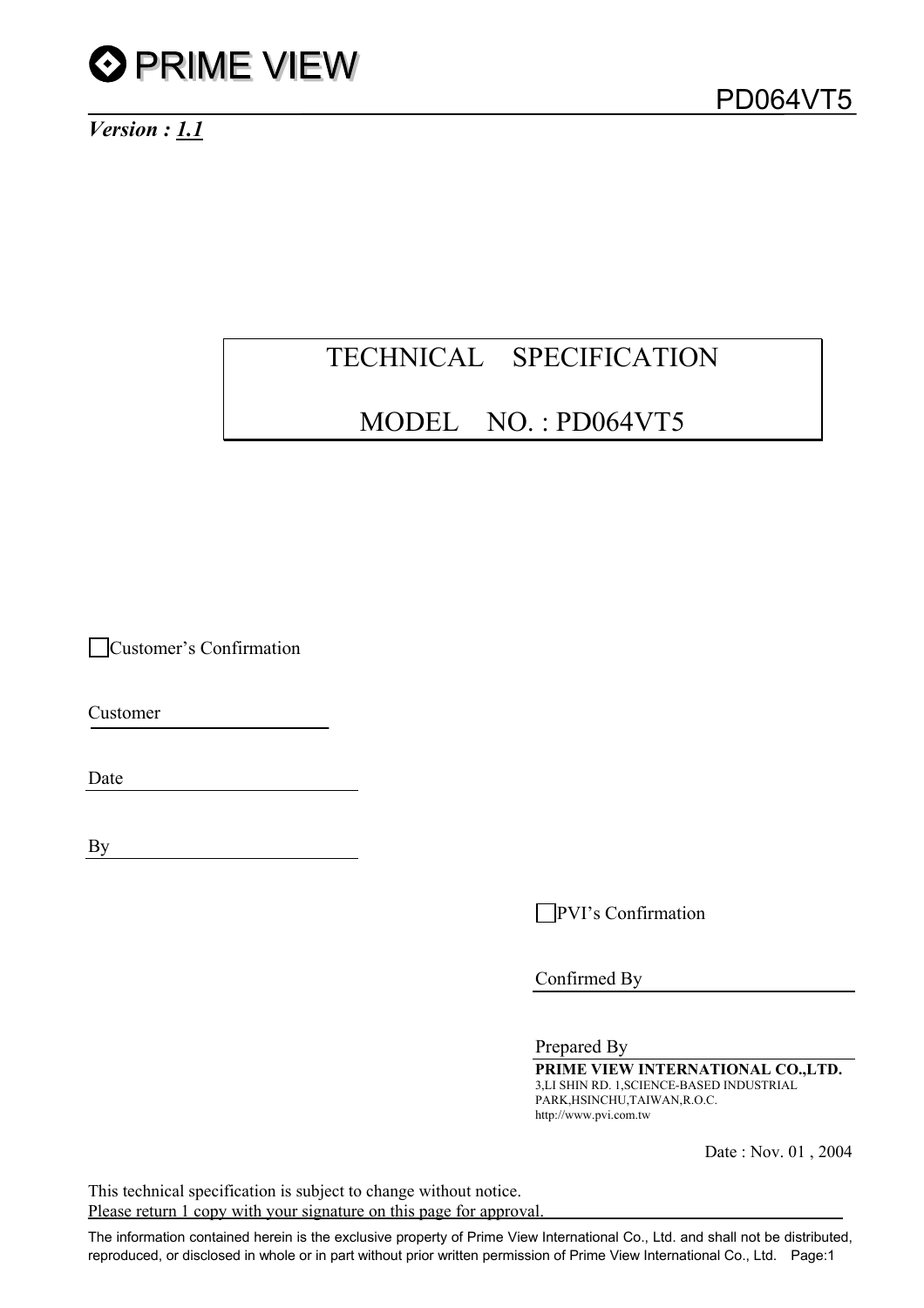

## *TECHNICAL SPECIFICATION*

## *CONTENTS*

| NO.            | <b>ITEM</b>                           | <b>PAGE</b>    |
|----------------|---------------------------------------|----------------|
|                | Cover                                 |                |
|                | Contents                              | 2              |
|                | Application                           | 3              |
| $\overline{2}$ | Features                              | 3              |
| 3              | <b>Mechanical Specifications</b>      | 3              |
| $\overline{4}$ | Mechanical Drawing of TFT-LCD module  | $\overline{4}$ |
| 5              | Input / Output Terminals              | 5              |
| 6              | <b>Absolute Maximum Ratings</b>       |                |
|                | <b>Electrical Characteristics</b>     |                |
| 8              | Power On Sequence                     | 16             |
| 9              | <b>Optical Characteristics</b>        | 17             |
| 10             | <b>Handling Cautions</b>              | 19             |
| 11             | <b>Reliability Test</b>               | 20             |
| 12             | <b>Indication of Lot Number Label</b> | 20             |
| 13             | <b>Block Diagram</b>                  | 21             |
| 14             | Packing                               | 22             |
|                | <b>Revision History</b>               | 23             |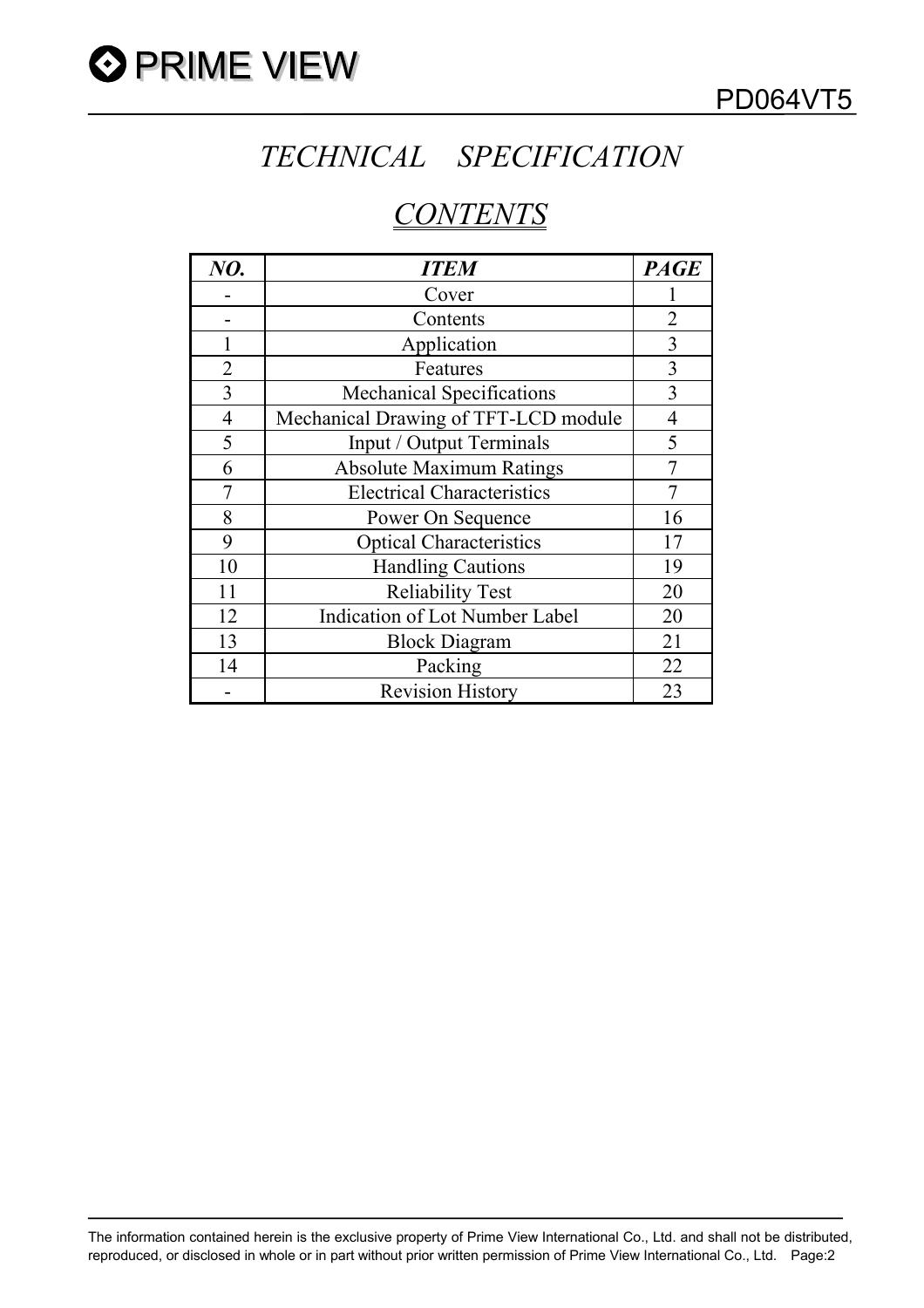## **O** PRIME VIEW

#### 1. Application

This product applies computer peripheral , industrial meter , image communication and multi-media.

- 2. Features
	- . Compatible with VGA-480 , VGA-400 , VGA-350 mode
	- . Support the DENB mode
	- . Pixel in stripe configuration
	- . Slim and compact
	- . Display Colors : 262,144 colors
	- . Image Reversion : Up/Down and Left/Right
	- . Active area / Outline area = 57.02 %
	- . Viewing Direction : 6 o'clock
	- . Backlight lamps are Replaceable

#### 3. Mechanical Specifications

| Parameter                | <b>Specifications</b>                                 | Unit |
|--------------------------|-------------------------------------------------------|------|
| Screen Size              | 6.4 (diagonal)                                        | inch |
| Display Format           | 640xR, G, Bx480                                       | dot  |
| Active Area              | 129.6 (H)×97.4 (V)                                    | mm   |
| Dot Pitch                | $0.0675$ (H) $\times$ 0.203 (V)                       | mm   |
| Pixel Pitch              | $0.2025$ (H) $\times$ 0.203 (V)                       | mm   |
| Pixel Configuration      | Stripe                                                |      |
| <b>Outline Dimension</b> | 175.4 (W) $\times$ 126.9 (H) $\times$ 12.5 (D) (Typ.) | mm   |
| Weight                   | $340 \pm 10$                                          | g    |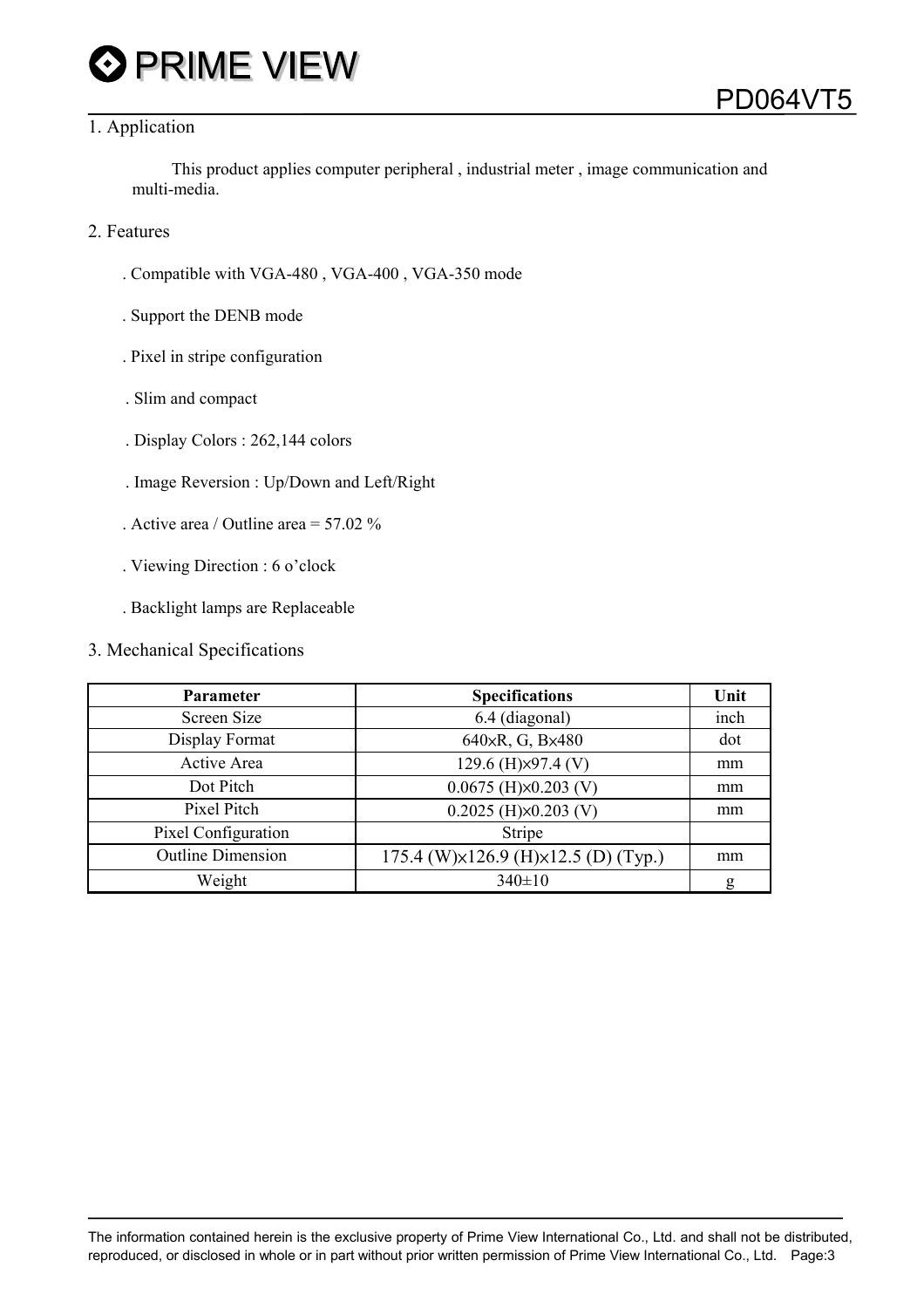

### 4. Mechanical Drawing of TFT-LCD Module

#### $\Delta$ <sup>3</sup> 元太科技工業股份有限公司<br>Prime View International Co.,Itd. APPROVED Ξ  $\frac{1}{B}$   $\frac{1}{C}$ 6.4" VGA COG MODULE  $(22.75)$ DATE  $DFGA-ATC-AV$  $\overline{\circ}$ তি  $\mathbf{Q}$  $\boxed{\blacksquare}$  $\blacksquare$ VCDM VR-REVISI  $\overline{5}$ DWG.NO. DESCRIPTION  $(89.50)$ DWG.TITLE  $\ddot{\mathbf{O}}$ янет<br/>  $1$  or  $1\,$  $\frac{9}{5}$   $\frac{3}{2}$ **TEMARK** REV  $\frac{\epsilon}{\epsilon}$ **E** rous  $\pm 0.4$ **CTLNO** CALLE 椢  $04.04.28$ **UNSPECIFIED** 陋 ROUGHN ANGLE 朴 Jimmy  $\frac{1}{2}$  $\begin{matrix} \end{matrix}$ **CTL.SPEC APPROVE** ద్ **ESIGN HECK** JST BHR-03VS-1 Voltage Ë COLOR High<br>COLOR COLOR PIN:3 COLOR  $\sim$  $\frac{6}{10}$  $\mathsf{Low}$  $\sqrt{2}$ **And**?  $\frac{1}{2}$  $\frac{2}{3}$  $2 - 0.8$  $\mathbb{P}$  $|_{\scriptscriptstyle \rm I\hspace{-0.25mm}I}$ Area Center 34.8(BEZEL OPENING) 129 6(ACTIVE AREA) Active  $\overline{5}$  $170.5 \pm 0.1$  $175.4$ Module Center 94.0  $36.4$ 0  $\overline{\circ_{\lambda_\theta}}$  $\begin{bmatrix} 1 \\ -1 \\ 1 \\ -1 \end{bmatrix}$  $\begin{array}{c} \blacksquare \end{array}$ Þ 97.4(ACTIVE AREA)  $2 - 02.2$ 101.8(BEZEL OPENING)  $5 + 0.5$  $rac{97}{6.97}$

The information contained herein is the exclusive property of Prime View International Co., Ltd. and shall not be distributed, reproduced, or disclosed in whole or in part without prior written permission of Prime View International Co., Ltd. Page:4

## PD064VT5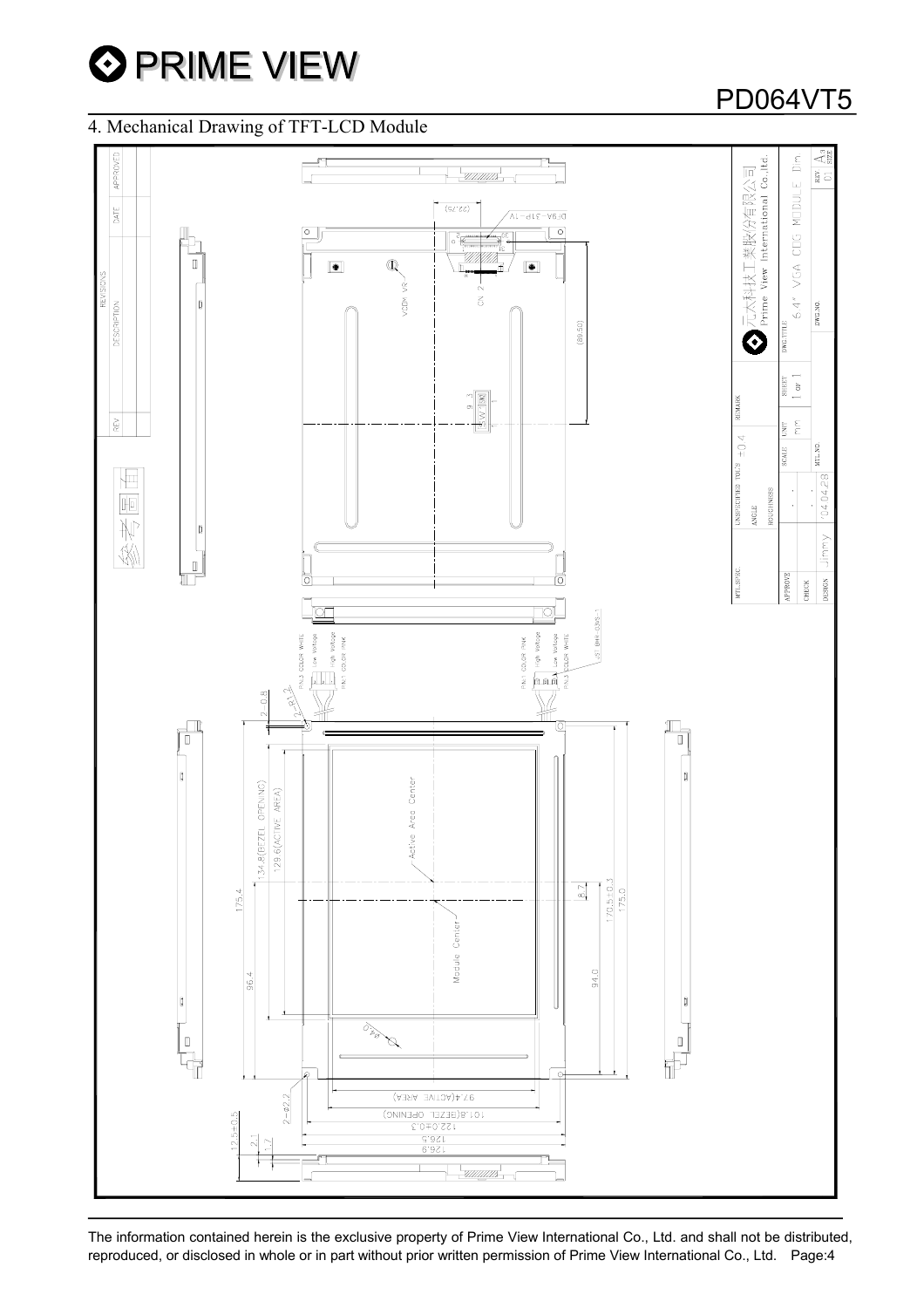#### 5. Input / Output Terminals

#### 5-1) TFT-LCD Panel Driving

LCD module connector (Reference) DF9A-31P-1V

| Pin No.        | <b>Symbol</b>  | <b>Function</b>                                | Remark   |
|----------------|----------------|------------------------------------------------|----------|
|                | <b>GND</b>     | Ground (0V)                                    |          |
| $\overline{2}$ | <b>CLK</b>     | Clock Signal for Sampling Image Digital Data   |          |
| $\overline{3}$ | Hsync          | Horizontal Synchronous Signal                  | Note 5-1 |
| $\overline{4}$ | Vsync          | Vertical Synchronous Signal                    |          |
| 5              | <b>GND</b>     | Ground (0V)                                    |          |
| 6              | R <sub>0</sub> | Image Data Signal (LSB)<br>Red                 |          |
| $\overline{7}$ | R1             | Red<br>Image Data Signal                       |          |
| 8              | R2             | Red<br>Image Data Signal                       |          |
| 9              | R <sub>3</sub> | Image Data Signal<br>Red                       |          |
| 10             | R4             | Image Data Signal<br>Red                       |          |
| 11             | R <sub>5</sub> | Image Data Signal (MSB)<br>Red                 |          |
| 12             | <b>GND</b>     | Ground (0V)                                    |          |
| 13             | G <sub>0</sub> | Image Data Signal (LSB)<br>Green               |          |
| 14             | G1             | Green<br>Image Data Signal                     |          |
| 15             | G2             | Image Data Signal<br>Green                     |          |
| 16             | G <sub>3</sub> | Image Data Signal<br>Green                     |          |
| 17             | G <sub>4</sub> | Image Data Signal<br>Green                     |          |
| 18             | G <sub>5</sub> | Image Data Signal (MSB)<br>Green               |          |
| 19             | <b>GND</b>     | Ground (0V)                                    |          |
| 20             | B <sub>0</sub> | Blue<br>Image Data Signal (LSB)                |          |
| 21             | B1             | Blue<br>Image Data Signal                      |          |
| 22             | B2             | Image Data Signal<br>Blue                      |          |
| 23             | B <sub>3</sub> | Blue<br>Image Data Signal                      |          |
| 24             | <b>B4</b>      | Image Data Signal<br>Blue                      |          |
| 25             | B <sub>5</sub> | Blue<br>Image Data Signal (MSB)                |          |
| 26             | <b>GND</b>     | Ground (0V)                                    |          |
| 27             | <b>DENB</b>    | Enable                                         | Note 5-1 |
|                |                |                                                | Note 5-2 |
| 28             | <b>VCC</b>     | $DC + 5.0V$ Power Supply                       | Note 5-3 |
| 29             | <b>VCC</b>     | $DC + 5.0V$ Power Supply                       |          |
| 30             | R/L            | Horizontal Image Shift-direction Select Signal | Note 5-4 |
| 31             | U/D            | Vertical Image Shift-direction Select Signal   | Note 5-5 |

Note 5-1 : The relationship between DENB & SYNC. mode

1. DENB mode with the top priority.

2. When working with the SYNC. mode , the TFT-LCD module is compatible with three kinds of VGA timing . They are VGA-480 , VGA-400 and VGA-350 mode . The polarization of Hsync and Vsync determine the timings.

| Mode<br>SYNC.              | <b>DENB</b> | VGA-480                    | VGA-400         | VGA-350         |  |
|----------------------------|-------------|----------------------------|-----------------|-----------------|--|
| <b>H</b> sync Polarization | Don't care  | <b>Negative / Positive</b> | <b>Negative</b> | <b>Positive</b> |  |
| <b>Vsync Polarization</b>  | Don't care  | <b>Negative / Positive</b> | <b>Positive</b> | <b>Negative</b> |  |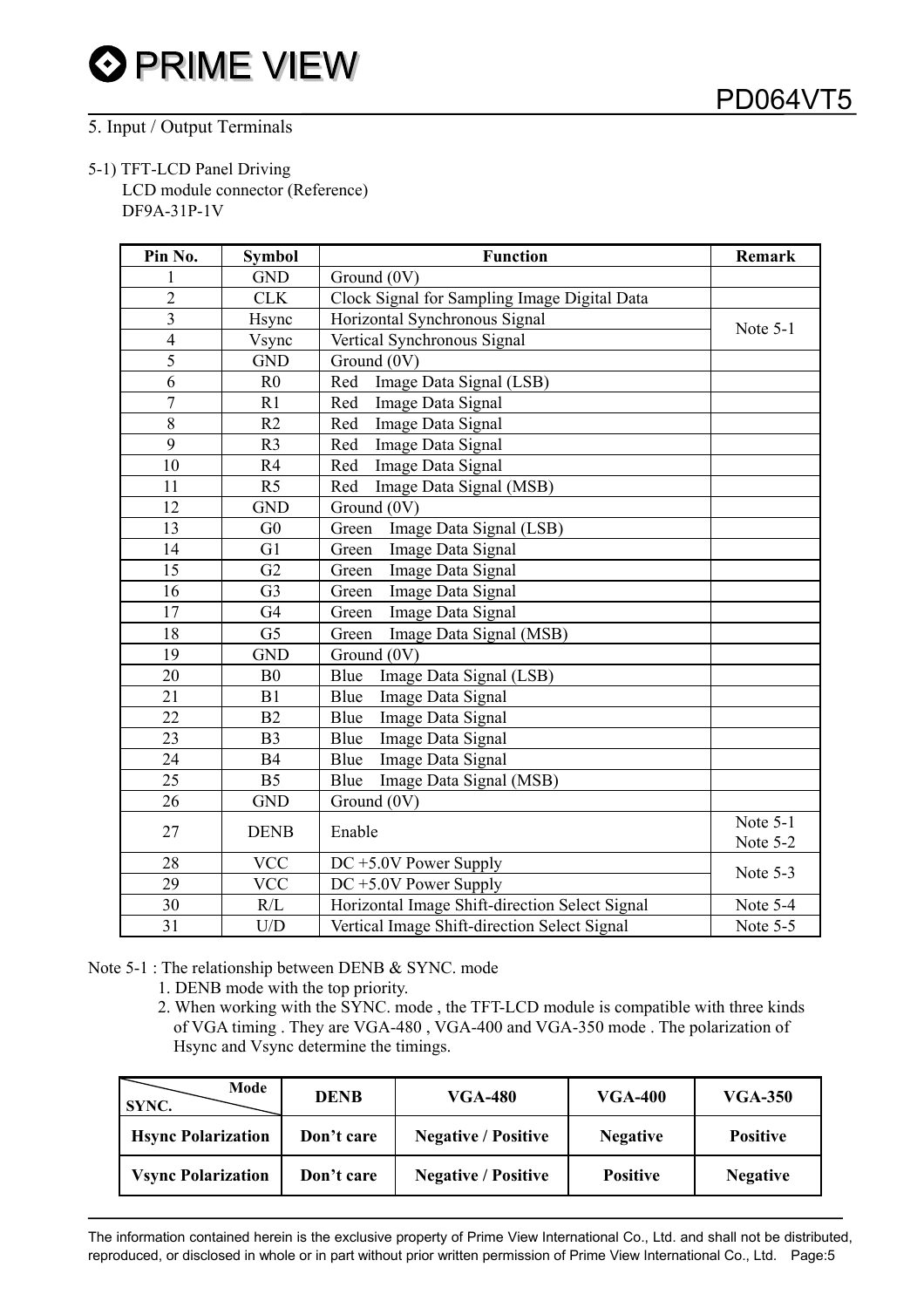

#### Note 5-2 : DENB input signal.

 If customer wanted to off the DENB mode , you must keep the DENB (pin 27) always High or Low.



Note  $5-3:V_{CC}$  TYP.=+5V

Note 5-4 , 5-5 : The definitions of U/D & R/L

#### $R/L(PIN 30)$ = High, U/D(PIN 31)= Low



| $R/L(PIN 30)=Low$ , $U/D(PIN 31)=High$ |  |  |
|----------------------------------------|--|--|
|----------------------------------------|--|--|



6. Absolute Maximum Ratings :

 The followings are maximum values , which if exceeded, may cause faulty operation or damage to the unit.  $GND=0V$ ,  $T_0=25^\circ C$ 

|                              |                    |        |               |        | UIND OV, $1a - 2J$ |
|------------------------------|--------------------|--------|---------------|--------|--------------------|
| <b>Parameters</b>            | <b>Symbol</b>      | MIN.   | MAX.          | Unit   | <b>Remark</b>      |
| +5V Supply Voltage           | ${\rm v_{\rm CC}}$ | $-0.3$ | $+7.0$        |        |                    |
| Input Signals Voltage        | ' sig              | $-0.3$ | $V_{CC}$ +0.3 |        | Note $6-1$         |
| <b>Storage Temperature</b>   | $\mathbf{I}$ stg   | $-30$  | $+70$         | $\sim$ |                    |
| <b>Operating Temperature</b> | $\mathbf{1}$ opa   | $-20$  | $+70$         | $\sim$ | Note $6-2$         |

Note 6-1 : Input signals include CLK , Hsync , Vsync , DENB , R[0:5] , G[0:5] and B[0:5].

Note 6-2 : Optical characteristics shown in Table 9-1 are measured under Ta=+25°C.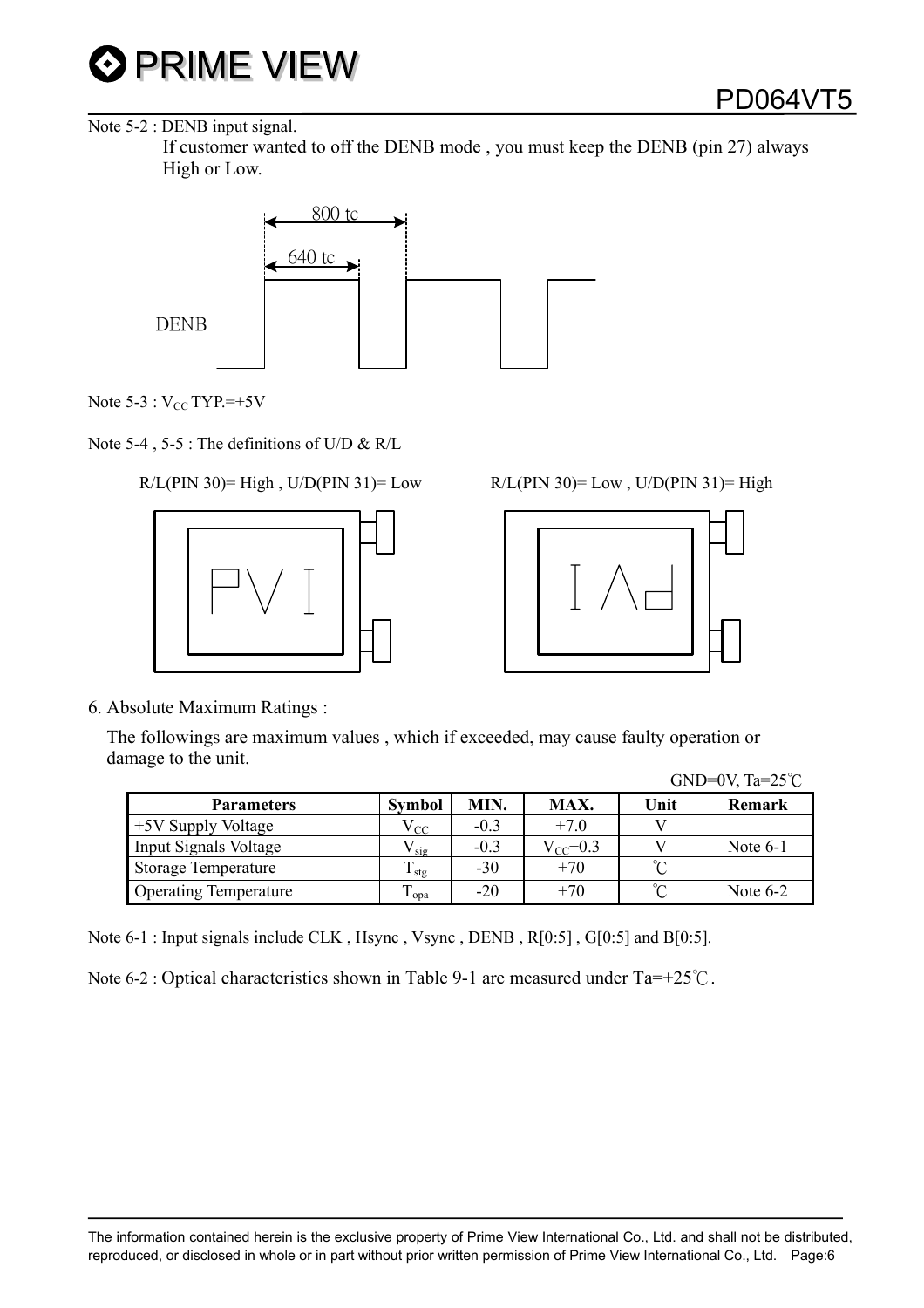#### 7. Electrical Characteristics

7-1) Recommended Operating Condition for TFT-LCD panel :

|       |                              |               |         |        |         |      | $GND = 0V$ , $Ta = 25^{\circ}C$ |
|-------|------------------------------|---------------|---------|--------|---------|------|---------------------------------|
|       | <b>Parameters</b>            | <b>Symbol</b> | Min.    | Typ.   | Max.    | Unit | <b>Remark</b>                   |
| $+5V$ | Supply Voltage               | $V_{CC}$      | $+4.75$ | $+5.0$ | $+5.25$ |      |                                 |
|       | Supply Input Ripple Voltage  | V CCRP        |         |        | 0.1     | Vp-p | $V_{CC}$ =+5V                   |
|       | Input Signals Voltage (High) | $\rm V_{IH}$  | $+2.6$  |        |         |      |                                 |
|       | Input Signals Voltage (Low)  | $\rm V_{II}$  |         |        | $+0.5$  |      |                                 |

7-2) Recommended Operating Condition for backlight :

|                                    |             |                          |       |      |      | $Ta = 25^{\circ}C$ |
|------------------------------------|-------------|--------------------------|-------|------|------|--------------------|
| Item                               | Symbol      | Min.                     | l'yp. | Max. | Unit | Remark             |
| Lamp Current                       |             | $\overline{\phantom{0}}$ | 6     |      | mA   | Note 7-1           |
| Lamp Voltage                       |             |                          | 360   |      | Vrms | $I_{L}$ =6mA       |
| Lamp frequency                     | Pт          |                          | 40    |      | KHz  | Note 7-2           |
| Kick-off voltage( $25^{\circ}$ C)  | $V_{\rm S}$ |                          | 970   |      | Vrms | Note $7-3$         |
| Kick-off voltage( $0^{\degree}$ C) |             |                          | 760   |      |      |                    |

- Note 7-1 : In order to satisfy the quality of B/L , no matter use what kind of inverter , the output lamp current must between Min. and Max. to avoid the abnormal display image caused by B/L.
- Note 7-2 : The waveform of lamp driving voltage should be as closed to a perfect sine wave as possible.
- Note 7-3 : The Kick-off times $\geq$  1sec.

Backlight driving connector : JST BHR-03VS-1 , Pin No. : 3 , Pitch : 4 mm

| Pin No | Symbol | <b>Description</b>                | Remark     |
|--------|--------|-----------------------------------|------------|
|        |        | Input terminal (Hi voltage side)  |            |
|        |        | No Connection                     |            |
|        |        | Input terminal (Low voltage side) | Note $7-4$ |

Note 7-4 : Low voltage side of backlight inverter connects with ground of inverter circuits.

7-3) Power Consumption

| <b>Parameters</b>                   | <b>Symbol</b> | Typ. | Max. | Unit | <b>Remark</b> |
|-------------------------------------|---------------|------|------|------|---------------|
| $+5V$<br><b>Current Dissipation</b> | $1_{\rm CC}$  | 100  | 120  | mA   |               |
| <b>LCD Panel Power Consumption</b>  |               | 0.5  | 0.6  | W    | Note 7-5      |
| <b>Backlight Power Consumption</b>  |               | 4 32 |      | W    | Note 7-6      |

Note 7-5 : The power consumption of backlight is not included.

Note 7-6 : Backlight lamp power consumption is calculated by  $I_1 \times V_1$ .

The information contained herein is the exclusive property of Prime View International Co., Ltd. and shall not be distributed, reproduced, or disclosed in whole or in part without prior written permission of Prime View International Co., Ltd. Page:7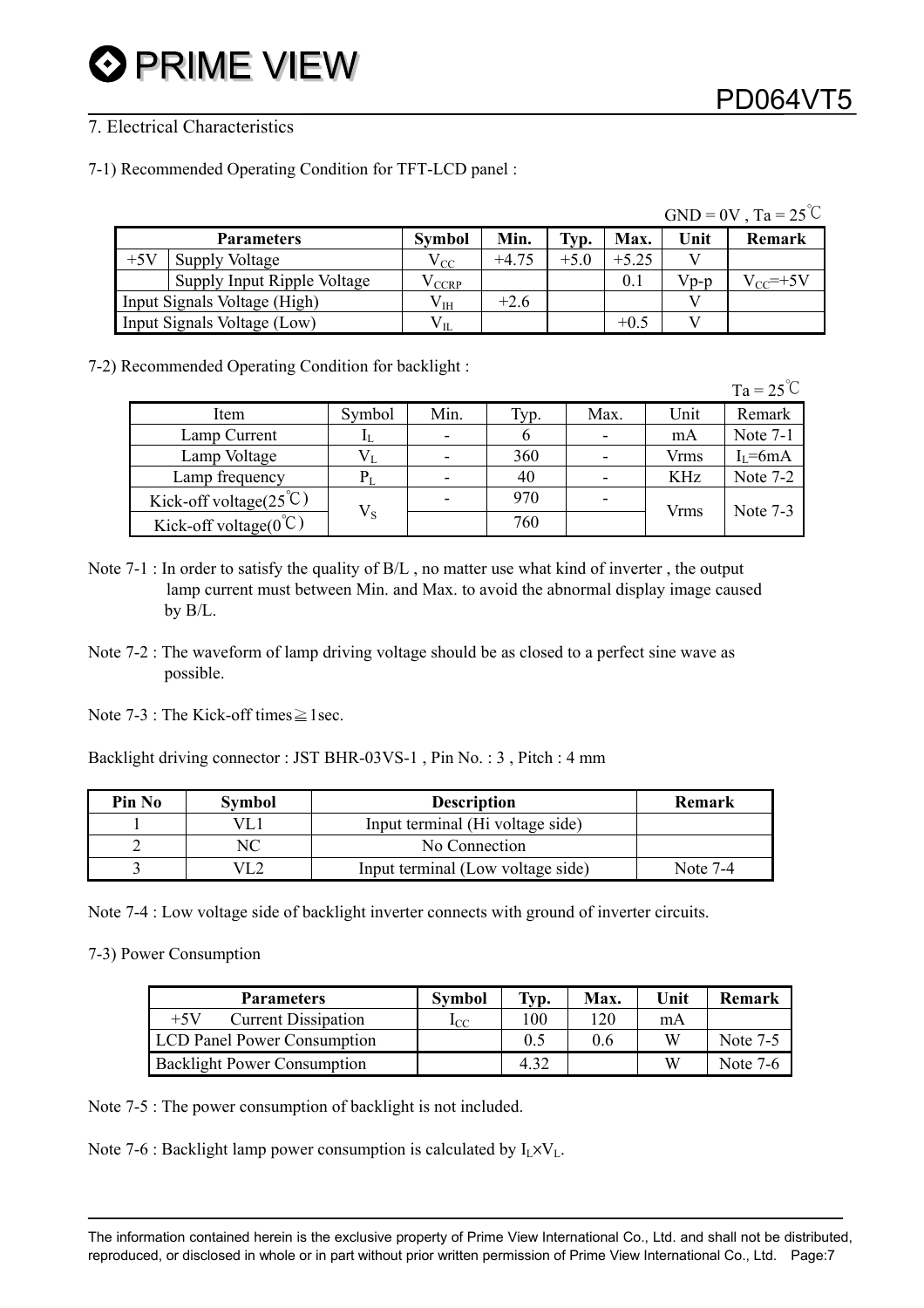#### 7-4) Input / Output signal timing chart

|             | <b>Parameters</b>             | <b>Symbol</b>  | Format | Min.                         | Typ.             | Max.                     | Unit           | <b>Note</b> |
|-------------|-------------------------------|----------------|--------|------------------------------|------------------|--------------------------|----------------|-------------|
| <b>CLK</b>  | Frequency                     | $Fc=1/Tc$      | All    | $\overline{\phantom{0}}$     | 25.175           |                          | MHz            | Note 7-7    |
|             |                               | tc             | All    | $\overline{\phantom{0}}$     | 40               | $\overline{\phantom{a}}$ | ns             |             |
|             | Period                        |                | All    | -                            | 31.778           | $\overline{\phantom{0}}$ | <b>us</b>      |             |
|             |                               | Hp             |        | ۰                            | 800              | $\overline{\phantom{a}}$ | tc             |             |
|             | Display period                | Hd             | All    |                              | 640              |                          | tc             |             |
|             | Pulse width                   | Hpw            | All    | 12                           | 96               | 139                      | tc             |             |
| Hsync       | Back-porch                    | Hbp            | All    | 12                           | 48               | 139                      | tc             |             |
|             | Front-porch                   | Hfp            | All    | $\overline{\phantom{0}}$     | 16               |                          | tc             |             |
|             | $Hpw+Hbp$                     |                | All    | 136                          | 144              | 151                      | tc             |             |
|             | Hsync-CLK                     | Hhc            | All    | 10                           | $\blacksquare$   | $Tc-10$                  | ns             |             |
|             | Vsync-Hsync                   | Hvh            | All    | $\boldsymbol{0}$             | $\boldsymbol{0}$ | 200                      | tc             |             |
|             |                               |                | 480    |                              | 16.8             |                          | ms             |             |
|             |                               |                |        | 515                          | 525              | 800                      | Hp             |             |
|             | Period                        | Vp             | 400    | $\qquad \qquad \blacksquare$ | 14.3             |                          | ms             |             |
|             |                               |                |        | 446                          | 449              | 480                      | Hp             |             |
|             |                               |                | 350    |                              | 14.3             |                          | ms             |             |
|             |                               |                |        | 447                          | 449              | 510                      | Hp             |             |
|             |                               |                | 480    | $\overline{\phantom{0}}$     | 480              | $\overline{\phantom{0}}$ |                |             |
|             | Display period                | Vdp            | 400    | $\blacksquare$               | 400              | ÷,                       | Hp             |             |
|             |                               |                | 350    | $\frac{1}{2}$                | 350              |                          |                |             |
| Vsync       | Pulse width                   | Vpw            | All    | $\overline{2}$               | $\overline{2}$   | 35                       | Hp             |             |
|             |                               |                | 480    | $\sqrt{2}$                   | 33               | 35                       |                |             |
|             | Back-porch                    | Vbp            | 400    | $\overline{2}$               | 35               | 38                       | Hp             |             |
|             |                               |                | 350    | $\overline{2}$               | 60               | 63                       |                |             |
|             |                               |                | 480    | $\mathbf{1}$                 | 10               | $\overline{\phantom{0}}$ |                |             |
|             | Front-porch                   | Vfp            | 400    | $\mathbf{1}$                 | 12               | $\overline{\phantom{a}}$ | Hp             |             |
|             |                               |                | 350    | $\mathbf{1}$                 | 37               | $\overline{\phantom{0}}$ |                |             |
|             |                               |                | 480    | 31                           | 35               | 38                       |                |             |
|             | Vpw+Vbp                       |                | 400    | 33                           | 37               | 40                       | Hp             |             |
|             |                               |                | 350    | 58                           | 62               | 65                       |                |             |
| Data        | <b>CLK-DATA</b>               | Dcd            | All    | 10                           |                  |                          | $\rm ns$       |             |
|             | DATA-CLK                      | Ddc            | All    | 10                           |                  | $\overline{\phantom{0}}$ | ns             |             |
|             | Horizontal scanning<br>period | T1             | All    | 780                          | 800              | 900                      | tc             |             |
|             | Horizontal display<br>period  | T <sub>2</sub> | All    | $\overline{\phantom{a}}$     | 640              | $\blacksquare$           | tc             |             |
| <b>DENB</b> | Vertical display<br>period    | T <sub>3</sub> | All    |                              | 480              |                          | T <sub>1</sub> |             |
|             | Frame cycling<br>period       | T <sub>4</sub> | All    | 515                          | 525              | 800                      | T1             |             |

Note 7-7 : Tc is the period of sampling clock. In case of low-frequency , the image-flicker may occur.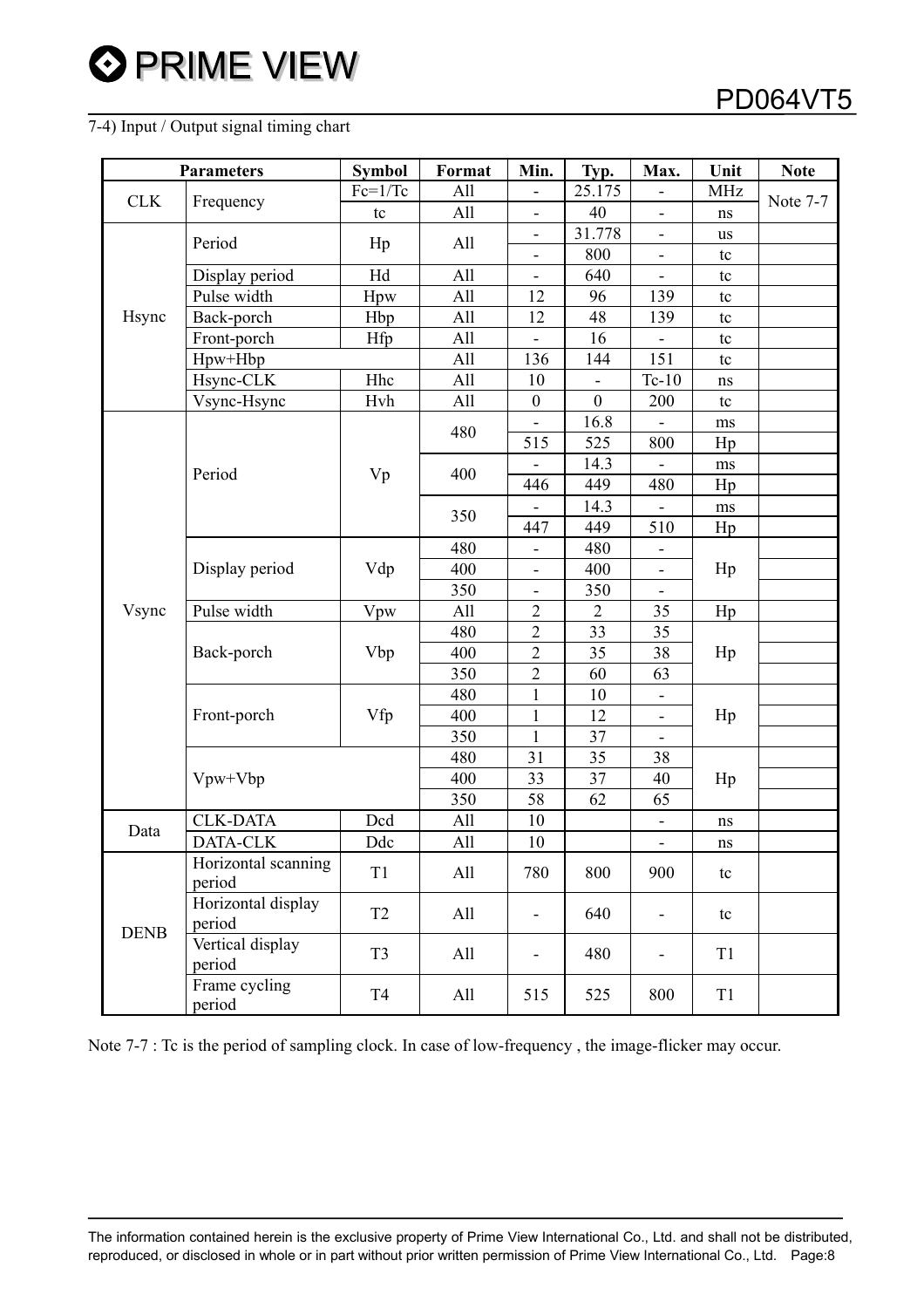

#### 7-5) Display Time Range

(1) Vertical Timing :



#### (2) Horizontal Timing :



(3) DENB Timing :

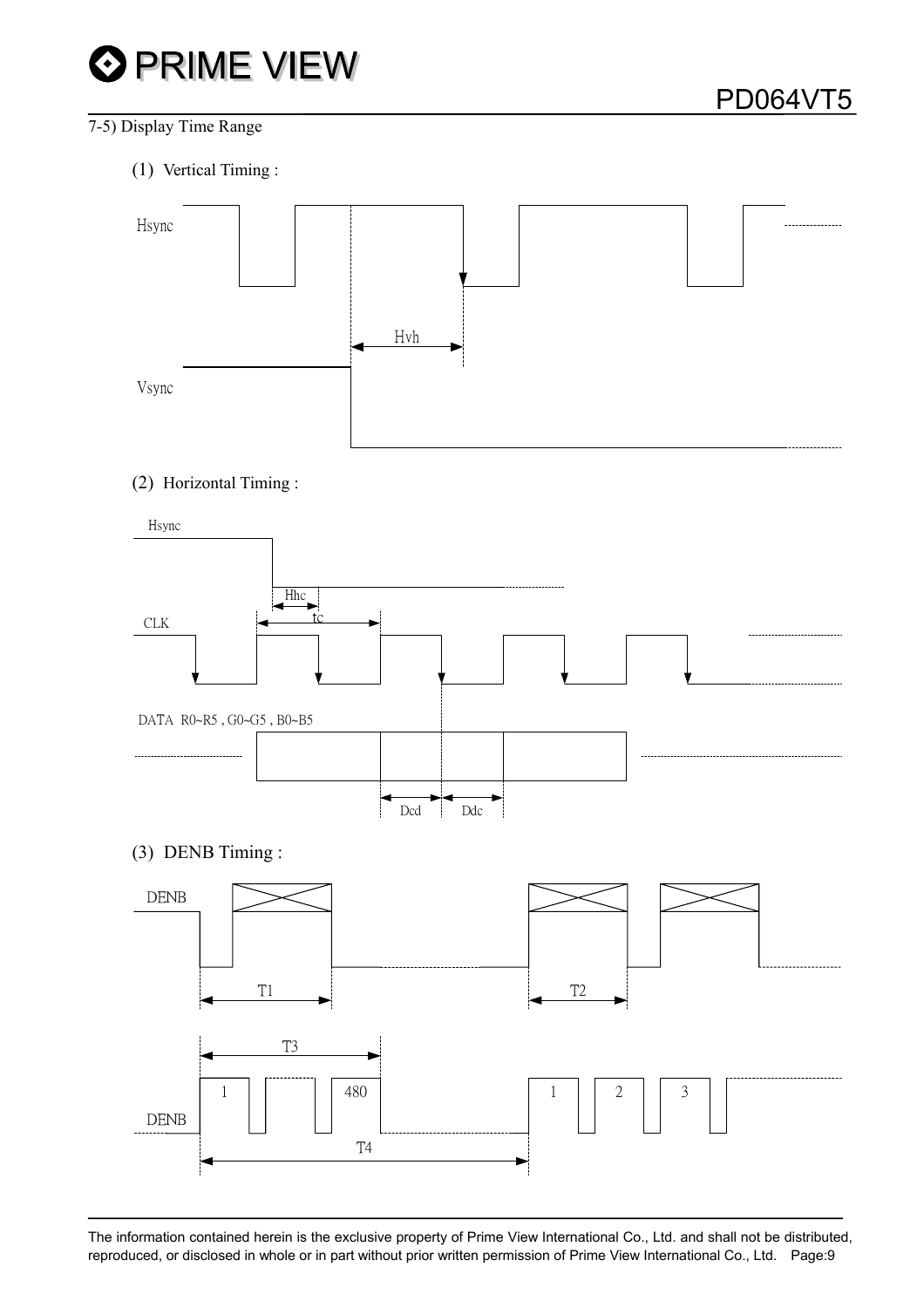

(4) Detail of Horizontal Timing :



(a) VGA-480 Mode (Hsync = Positive / Negative Polarization)

| <b>Item</b> | <b>Description</b>        | <b>Clock Cycles</b> | <b>Time</b>    |
|-------------|---------------------------|---------------------|----------------|
| А           | Horizontal Width          |                     | 3.813 $\mu$ s  |
| B           | Horizontal B-Porch        |                     | 1.907 $\mu$ s  |
| C           | <b>Horizontal Display</b> | 640                 | 25.422 $\mu$ s |
| D           | Horizontal F-Porch        | 16                  | 0.636 $\mu$ s  |
| E           | Horizontal Total          | 800                 | 31.778 $\mu$ s |

(b) VGA-400 Mode (Hsync = Negative Polarization)

| <b>Item</b> | <b>Description</b>        | <b>Clock Cycles</b> | Time           |
|-------------|---------------------------|---------------------|----------------|
| A           | Horizontal Width          | 96                  | 3.813 $\mu$ s  |
| B           | Horizontal B-Porch        | 48                  | 1.907 $\mu$ s  |
| C           | <b>Horizontal Display</b> | 640                 | 25.422 $\mu$ s |
|             | Horizontal F-Porch        |                     | 0.636 $\mu$ s  |
| E           | Horizontal Total          |                     | 31.778 $\mu$ s |

(c) VGA-350 Mode (Hsync = Positive Polarization)

| <b>Item</b>   | <b>Description</b> | <b>Clock Cycles</b> | Time           |  |  |
|---------------|--------------------|---------------------|----------------|--|--|
| A             | Horizontal Width   |                     | 3.813 $\mu$ s  |  |  |
| B             | Horizontal B-Porch |                     | 1.907 $\mu$ s  |  |  |
| $\mathcal{C}$ | Horizontal Display | 640                 | 25.422 $\mu$ s |  |  |
| D             | Horizontal F-Porch | 16                  | 0.636 $\mu$ s  |  |  |
| E             | Horizontal Total   | 800                 | 31.778 $\mu$ s |  |  |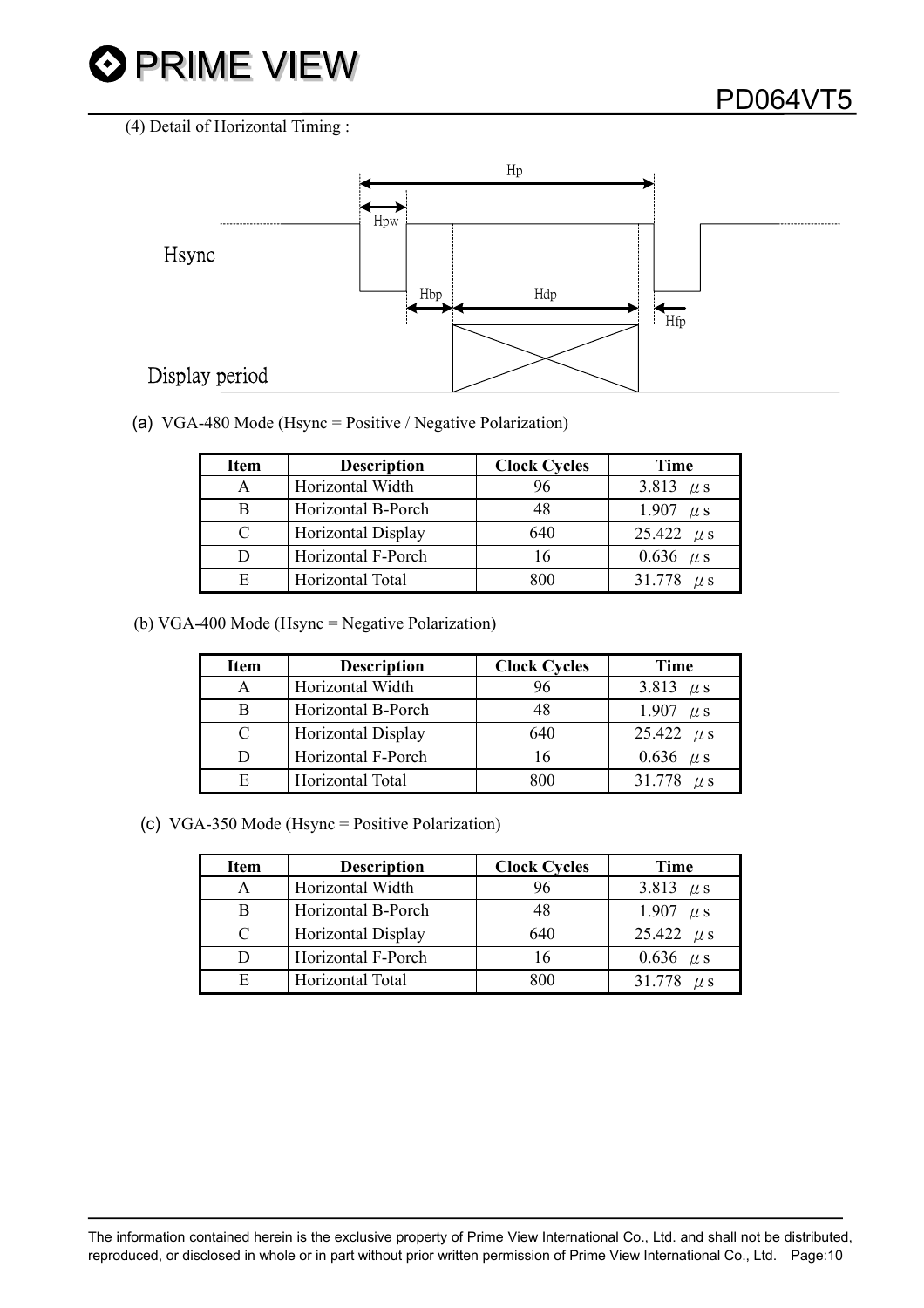



(a) VGA-480 Mode (Vsync = Positive / Negative Polarization)

| <b>Item</b> | <b>Description</b>    | <b>Horizontal Lines</b> | Time          |
|-------------|-----------------------|-------------------------|---------------|
| А           | Vertical Width        |                         | 63.5 $\mu$ s  |
| B           | Vertical B-Porch      | 33                      | 1.049 ms      |
|             | Vertical Display      | 480                     | 15.253 ms     |
| D           | Vertical F-Porch      | 10                      | 317.8 $\mu$ s |
| F           | <b>Vertical Total</b> | 525                     | 16.683 ms     |

(b) VGA-400 Mode (Vsync = Positive Polarization)

| <b>Item</b>                 | <b>Description</b> | <b>Horizontal Lines</b> | Time          |
|-----------------------------|--------------------|-------------------------|---------------|
| А                           | Vertical Width     |                         | 63.5 $\mu$ s  |
| В                           | Vertical B-Porch   | 35                      | $1.112$ ms    |
| $\mathcal{C}_{\mathcal{C}}$ | Vertical Display   | 400                     | 12.711 ms     |
| D                           | Vertical F-Porch   | 12                      | 381.0 $\mu$ s |
| F                           | Vertical Total     | 449                     | 14.268 ms     |

(c) VGA-350 Mode (Vsync = Negative Polarization)

| <b>Item</b> | <b>Description</b>    | <b>Horizontal Lines</b> | Time          |
|-------------|-----------------------|-------------------------|---------------|
|             | Vertical Width        |                         | 63.5 $\mu$ s  |
| В           | Vertical B-Porch      | 60                      | 1.907 ms      |
|             | Vertical Display      | 350                     | 11.122 ms     |
|             | Vertical F-Porch      | 37                      | 1.176 $\mu$ s |
| F           | <b>Vertical Total</b> | 449                     | 14.268 ms     |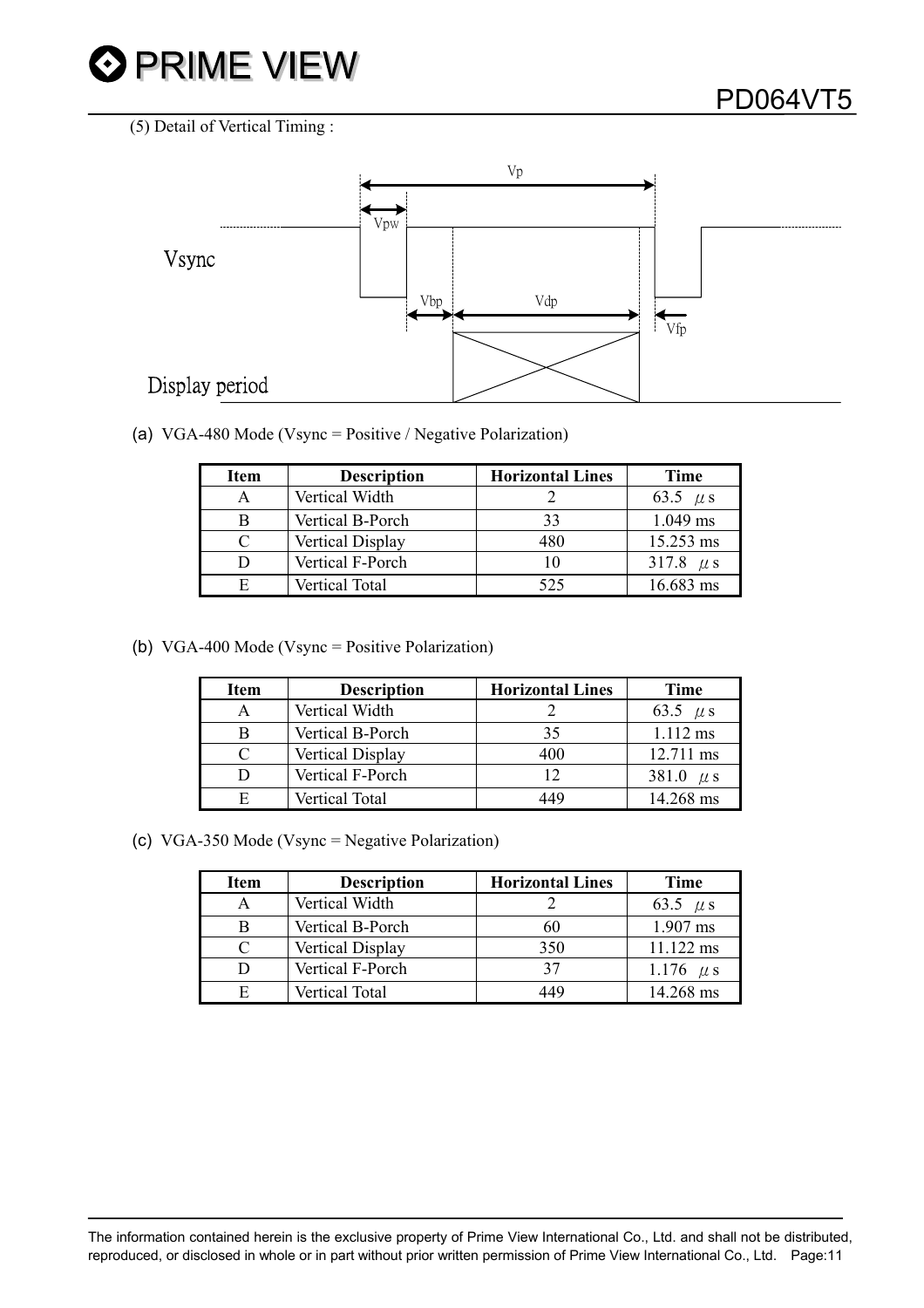#### 7-6) Vertical Display Position

| Mode           | Hsvnc               | Vsvnc               | <b>V-Start Position</b> | <b>V-Display</b> | Remark          |
|----------------|---------------------|---------------------|-------------------------|------------------|-----------------|
| <b>VGA-480</b> | Positive / Negative | Positive / Negative | 34                      | 480 lines        |                 |
| <b>VGA-400</b> | Negative            | Positive            |                         | 400 lines        | <b>Note 7-8</b> |
| $VGA-350$      | Positive            | Negative            | 30                      | 350 lines        | Note 7-9        |

Note 7-8 : As the format is VGA-400 (Hsync = Negative , Vsync = Positive) , LCD module will adjust the display area to the center of display . At this time , both of the upper and lower display areas have 40 blanking lines (the display color is black) . The actual display area is center 400 lines .



Note 7-9 : As the format is VGA-350 (Hsync = Positive, Vsync = Negative) , LCD module will adjust the display area to the center of display . At this time , both of the upper and lower display areas have 65 blanking lines (the display color is black) . The actual display area is center 350 lines .

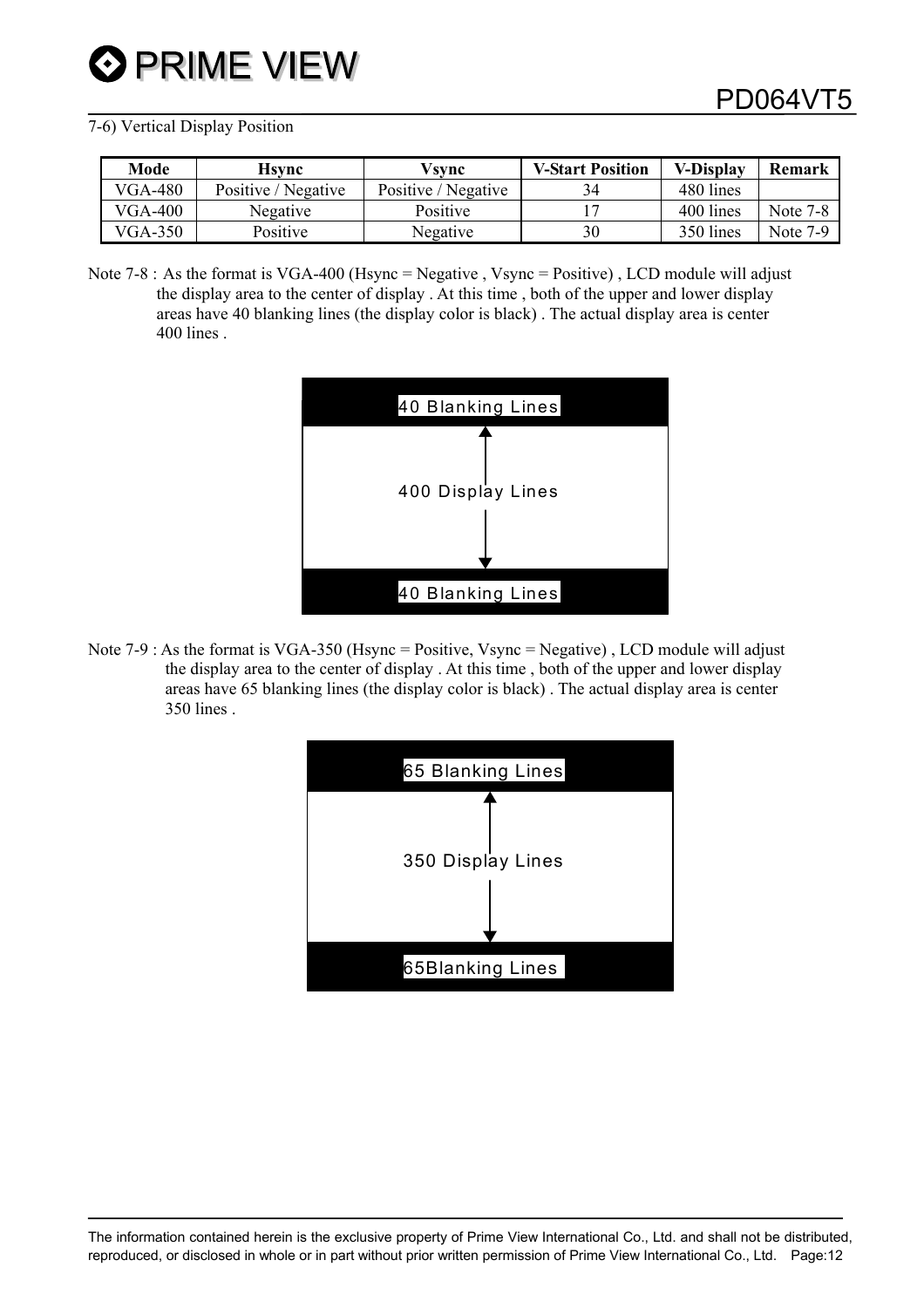#### 7-7) Display Color and Gray Scale Reference

| Color        |                 |                  |                  |                  |                  |                  |                          |                  |                  |                  | <b>Input Color Data</b> |                  |                  |                  |                  |                  |                  |                  |                  |
|--------------|-----------------|------------------|------------------|------------------|------------------|------------------|--------------------------|------------------|------------------|------------------|-------------------------|------------------|------------------|------------------|------------------|------------------|------------------|------------------|------------------|
|              |                 |                  |                  |                  | Red              |                  |                          |                  |                  |                  | Green                   |                  |                  |                  |                  |                  | Blue             |                  |                  |
|              |                 |                  | R4               | $R3$ $R2$        |                  | R1               | $\overline{\mathbf{R0}}$ | G5 G4            |                  |                  | G3 G2 G1                |                  | $\bf G0$         | B5               | <b>B4</b>        | B3               | B <sub>2</sub>   | B1               | B <sub>0</sub>   |
|              | <b>Black</b>    | $\boldsymbol{0}$ | $\boldsymbol{0}$ | $\boldsymbol{0}$ | $\boldsymbol{0}$ | $\boldsymbol{0}$ | $\boldsymbol{0}$         | $\boldsymbol{0}$ | $\boldsymbol{0}$ | $\boldsymbol{0}$ | $\boldsymbol{0}$        | $\boldsymbol{0}$ | $\boldsymbol{0}$ | $\boldsymbol{0}$ | $\boldsymbol{0}$ | $\boldsymbol{0}$ | $\boldsymbol{0}$ | $\boldsymbol{0}$ | $\boldsymbol{0}$ |
|              | Red (63)        | 1                | $\mathbf{1}$     | $\mathbf{1}$     | $\mathbf{1}$     | $\mathbf{1}$     | $\mathbf{1}$             | $\boldsymbol{0}$ | $\boldsymbol{0}$ | $\boldsymbol{0}$ | $\boldsymbol{0}$        | $\boldsymbol{0}$ | $\boldsymbol{0}$ | $\boldsymbol{0}$ | $\boldsymbol{0}$ | $\boldsymbol{0}$ | $\boldsymbol{0}$ | $\boldsymbol{0}$ | $\boldsymbol{0}$ |
|              | Green $(63)$    | $\boldsymbol{0}$ | $\boldsymbol{0}$ | $\boldsymbol{0}$ | $\boldsymbol{0}$ | $\boldsymbol{0}$ | $\boldsymbol{0}$         | $\mathbf{1}$     | $\mathbf{1}$     | $\mathbf{1}$     | $\mathbf{1}$            | $\mathbf{1}$     | $\mathbf{1}$     | $\boldsymbol{0}$ | $\boldsymbol{0}$ | $\boldsymbol{0}$ | $\boldsymbol{0}$ | $\boldsymbol{0}$ | $\boldsymbol{0}$ |
| <b>Basic</b> | Blue (63)       | $\mathbf{0}$     | $\mathbf{0}$     | $\theta$         | $\mathbf{0}$     | $\boldsymbol{0}$ | $\boldsymbol{0}$         | $\boldsymbol{0}$ | $\boldsymbol{0}$ | $\boldsymbol{0}$ | $\boldsymbol{0}$        | $\boldsymbol{0}$ | $\boldsymbol{0}$ | $\mathbf{1}$     | 1                | 1                | 1                | 1                | $\mathbf{1}$     |
| Colors       | Cyan            | $\mathbf{0}$     | $\boldsymbol{0}$ | $\boldsymbol{0}$ | $\boldsymbol{0}$ | $\boldsymbol{0}$ | $\boldsymbol{0}$         | 1                | $\mathbf{1}$     | 1                | 1                       | 1                | 1                | 1                | 1                | 1                | 1                | 1                | 1                |
|              | Magenta         | $\mathbf{1}$     | $\mathbf{1}$     | $\mathbf{1}$     | $\mathbf{1}$     | $\mathbf{1}$     | $\mathbf{1}$             | $\boldsymbol{0}$ | $\boldsymbol{0}$ | $\boldsymbol{0}$ | $\boldsymbol{0}$        | $\boldsymbol{0}$ | $\boldsymbol{0}$ | $\mathbf{1}$     | 1                | $\mathbf{1}$     | 1                | 1                | 1                |
|              | Yellow          | $\mathbf{1}$     | $\mathbf{1}$     | $\mathbf{1}$     | $\mathbf{1}$     | $\mathbf{1}$     | $\mathbf{1}$             | $\mathbf{1}$     | $\mathbf{1}$     | $\mathbf{1}$     | $\mathbf{1}$            | $\mathbf{1}$     | $\mathbf{1}$     | $\boldsymbol{0}$ | $\boldsymbol{0}$ | $\boldsymbol{0}$ | $\boldsymbol{0}$ | $\boldsymbol{0}$ | $\boldsymbol{0}$ |
|              | White           | $\mathbf{1}$     | $\mathbf{1}$     | 1                | 1                | 1                | 1                        | 1                | $\mathbf{1}$     | $\mathbf{1}$     | $\mathbf{1}$            | 1                | $\mathbf{1}$     | $\mathbf{1}$     | $\mathbf{1}$     | 1                | $\mathbf{1}$     | 1                | $\mathbf{1}$     |
|              | Red (00)        | $\boldsymbol{0}$ | $\boldsymbol{0}$ | $\boldsymbol{0}$ | $\boldsymbol{0}$ | $\boldsymbol{0}$ | $\boldsymbol{0}$         | $\boldsymbol{0}$ | $\boldsymbol{0}$ | $\boldsymbol{0}$ | $\boldsymbol{0}$        | $\boldsymbol{0}$ | $\boldsymbol{0}$ | $\boldsymbol{0}$ | $\boldsymbol{0}$ | $\boldsymbol{0}$ | $\boldsymbol{0}$ | $\boldsymbol{0}$ | $\boldsymbol{0}$ |
|              | Red (01)        | $\boldsymbol{0}$ | $\boldsymbol{0}$ | $\boldsymbol{0}$ | $\boldsymbol{0}$ | $\boldsymbol{0}$ | $\mathbf{1}$             | $\boldsymbol{0}$ | $\boldsymbol{0}$ | $\boldsymbol{0}$ | $\boldsymbol{0}$        | $\boldsymbol{0}$ | $\boldsymbol{0}$ | $\boldsymbol{0}$ | $\boldsymbol{0}$ | $\boldsymbol{0}$ | $\boldsymbol{0}$ | $\boldsymbol{0}$ | $\boldsymbol{0}$ |
|              | Red (02)        | $\boldsymbol{0}$ | $\overline{0}$   | $\boldsymbol{0}$ | $\mathbf{0}$     | $\mathbf{1}$     | $\overline{0}$           | $\mathbf{0}$     | $\boldsymbol{0}$ | $\boldsymbol{0}$ | $\boldsymbol{0}$        | $\boldsymbol{0}$ | $\mathbf{0}$     | $\boldsymbol{0}$ | $\boldsymbol{0}$ | $\boldsymbol{0}$ | $\boldsymbol{0}$ | $\boldsymbol{0}$ | $\overline{0}$   |
|              | Darker          |                  |                  |                  |                  |                  |                          |                  |                  |                  |                         |                  |                  |                  |                  |                  |                  |                  |                  |
| Red          |                 |                  | ↓                |                  |                  |                  |                          | ↓                |                  |                  |                         |                  |                  |                  |                  |                  |                  |                  |                  |
|              | <b>Brighter</b> |                  |                  |                  |                  |                  |                          |                  |                  |                  |                         |                  |                  |                  |                  |                  |                  |                  |                  |
|              | Red (61)        | 1                | 1                | 1                | 1                | $\boldsymbol{0}$ | 1                        | $\boldsymbol{0}$ | $\boldsymbol{0}$ | $\boldsymbol{0}$ | $\boldsymbol{0}$        | $\boldsymbol{0}$ | $\boldsymbol{0}$ | $\boldsymbol{0}$ | $\boldsymbol{0}$ | $\boldsymbol{0}$ | $\boldsymbol{0}$ | $\boldsymbol{0}$ | $\boldsymbol{0}$ |
|              | Red (62)        | 1                | 1                | 1                | $\mathbf{1}$     | $\mathbf{1}$     | $\boldsymbol{0}$         | $\boldsymbol{0}$ | $\boldsymbol{0}$ | $\boldsymbol{0}$ | $\boldsymbol{0}$        | $\boldsymbol{0}$ | $\boldsymbol{0}$ | $\boldsymbol{0}$ | $\boldsymbol{0}$ | $\boldsymbol{0}$ | $\boldsymbol{0}$ | $\boldsymbol{0}$ | $\boldsymbol{0}$ |
|              | Red (63)        | 1                | $\mathbf{1}$     | $\mathbf{1}$     | $\mathbf{1}$     | $\mathbf{1}$     | $\mathbf{1}$             | $\boldsymbol{0}$ | $\boldsymbol{0}$ | $\boldsymbol{0}$ | $\boldsymbol{0}$        | $\boldsymbol{0}$ | $\boldsymbol{0}$ | $\boldsymbol{0}$ | $\boldsymbol{0}$ | $\boldsymbol{0}$ | $\boldsymbol{0}$ | $\boldsymbol{0}$ | $\boldsymbol{0}$ |
|              | Green (00)      | $\boldsymbol{0}$ | $\boldsymbol{0}$ | $\boldsymbol{0}$ | $\boldsymbol{0}$ | $\boldsymbol{0}$ | $\boldsymbol{0}$         | $\boldsymbol{0}$ | $\boldsymbol{0}$ | $\boldsymbol{0}$ | $\boldsymbol{0}$        | $\boldsymbol{0}$ | $\boldsymbol{0}$ | $\boldsymbol{0}$ | $\boldsymbol{0}$ | $\boldsymbol{0}$ | $\boldsymbol{0}$ | $\boldsymbol{0}$ | $\boldsymbol{0}$ |
|              | Green $(01)$    | $\boldsymbol{0}$ | $\boldsymbol{0}$ | $\boldsymbol{0}$ | $\boldsymbol{0}$ | $\boldsymbol{0}$ | $\boldsymbol{0}$         | $\boldsymbol{0}$ | $\boldsymbol{0}$ | $\boldsymbol{0}$ | $\boldsymbol{0}$        | $\boldsymbol{0}$ | $\mathbf{1}$     | $\boldsymbol{0}$ | $\boldsymbol{0}$ | $\boldsymbol{0}$ | $\boldsymbol{0}$ | $\boldsymbol{0}$ | $\boldsymbol{0}$ |
|              | Green $(02)$    | $\boldsymbol{0}$ | $\boldsymbol{0}$ | $\boldsymbol{0}$ | $\boldsymbol{0}$ | $\boldsymbol{0}$ | $\boldsymbol{0}$         | $\mathbf{0}$     | $\overline{0}$   | $\boldsymbol{0}$ | $\overline{0}$          | $\mathbf{1}$     | $\mathbf{0}$     | $\boldsymbol{0}$ | $\mathbf{0}$     | $\boldsymbol{0}$ | $\boldsymbol{0}$ | $\boldsymbol{0}$ | $\boldsymbol{0}$ |
|              | Darker          |                  |                  |                  |                  |                  |                          |                  |                  |                  |                         |                  |                  |                  |                  |                  |                  |                  |                  |
| Green        |                 | ↓                | ↓                |                  |                  |                  | ↓                        |                  |                  |                  |                         |                  |                  |                  |                  |                  |                  |                  |                  |
|              | <b>Brighter</b> |                  |                  |                  |                  |                  |                          |                  |                  |                  |                         |                  |                  |                  |                  |                  |                  |                  |                  |
|              | Green $(61)$    | $\boldsymbol{0}$ | $\boldsymbol{0}$ | $\boldsymbol{0}$ | $\boldsymbol{0}$ | $\boldsymbol{0}$ | $\boldsymbol{0}$         | $\mathbf{1}$     | $\mathbf{1}$     | $\mathbf{1}$     | $\mathbf{1}$            | $\boldsymbol{0}$ | $\mathbf{1}$     | $\boldsymbol{0}$ | $\boldsymbol{0}$ | $\boldsymbol{0}$ | $\boldsymbol{0}$ | $\boldsymbol{0}$ | $\boldsymbol{0}$ |
|              | Green $(62)$    | $\boldsymbol{0}$ | $\boldsymbol{0}$ | $\boldsymbol{0}$ | $\boldsymbol{0}$ | $\boldsymbol{0}$ | $\boldsymbol{0}$         | 1                | $\mathbf{1}$     | 1                | 1                       | 1                | $\boldsymbol{0}$ | $\boldsymbol{0}$ | $\mathbf{0}$     | $\boldsymbol{0}$ | $\boldsymbol{0}$ | $\boldsymbol{0}$ | $\boldsymbol{0}$ |
|              | Green (63)      | $\boldsymbol{0}$ | $\boldsymbol{0}$ | $\boldsymbol{0}$ | $\boldsymbol{0}$ | $\boldsymbol{0}$ | $\boldsymbol{0}$         | 1                | $\mathbf{1}$     | $\mathbf{1}$     | $\mathbf{1}$            | $\mathbf{1}$     | $\mathbf{1}$     | $\boldsymbol{0}$ | $\boldsymbol{0}$ | $\boldsymbol{0}$ | $\boldsymbol{0}$ | $\boldsymbol{0}$ | $\boldsymbol{0}$ |
|              | Blue $(00)$     | $\boldsymbol{0}$ | $\boldsymbol{0}$ | $\boldsymbol{0}$ | $\boldsymbol{0}$ | $\boldsymbol{0}$ | $\boldsymbol{0}$         | $\boldsymbol{0}$ | $\boldsymbol{0}$ | $\boldsymbol{0}$ | $\boldsymbol{0}$        | $\boldsymbol{0}$ | $\boldsymbol{0}$ | $\mathbf{0}$     | $\boldsymbol{0}$ | $\boldsymbol{0}$ | $\boldsymbol{0}$ | $\boldsymbol{0}$ | $\boldsymbol{0}$ |
|              | Blue $(01)$     | $\theta$         | 0                | $\boldsymbol{0}$ | $\boldsymbol{0}$ | $\boldsymbol{0}$ | $\boldsymbol{0}$         | $\boldsymbol{0}$ | $\boldsymbol{0}$ | $\boldsymbol{0}$ | $\boldsymbol{0}$        | $\boldsymbol{0}$ | $\boldsymbol{0}$ | $\boldsymbol{0}$ | $\boldsymbol{0}$ | $\boldsymbol{0}$ | $\boldsymbol{0}$ | $\boldsymbol{0}$ | $\mathbf{1}$     |
|              | Blue $(02)$     | $\boldsymbol{0}$ | $\boldsymbol{0}$ | $\boldsymbol{0}$ | $\boldsymbol{0}$ | $\boldsymbol{0}$ | $\overline{0}$           | $\boldsymbol{0}$ | $\theta$         | $\boldsymbol{0}$ | $\overline{0}$          | $\boldsymbol{0}$ | $\boldsymbol{0}$ | $\boldsymbol{0}$ | $\boldsymbol{0}$ | $\boldsymbol{0}$ | $\boldsymbol{0}$ | $\mathbf{1}$     | $\boldsymbol{0}$ |
|              | Darker          |                  |                  |                  |                  |                  |                          |                  |                  |                  |                         |                  |                  |                  |                  |                  |                  |                  |                  |
| Blue         | ↓               | ↓                |                  |                  |                  |                  | ↓                        |                  |                  |                  |                         |                  |                  |                  |                  |                  |                  |                  |                  |
|              | <b>Brighter</b> |                  |                  |                  |                  |                  |                          |                  |                  |                  |                         |                  |                  |                  |                  |                  |                  |                  |                  |
|              | Blue $(61)$     | $\boldsymbol{0}$ | $\boldsymbol{0}$ | $\boldsymbol{0}$ | $\boldsymbol{0}$ | $\boldsymbol{0}$ | $\boldsymbol{0}$         | $\boldsymbol{0}$ | $\boldsymbol{0}$ | $\boldsymbol{0}$ | $\boldsymbol{0}$        | $\boldsymbol{0}$ | $\boldsymbol{0}$ | $\mathbf{1}$     | $\mathbf{1}$     | $\mathbf{1}$     | $\mathbf{1}$     | $\boldsymbol{0}$ | $\mathbf{1}$     |
|              | Blue $(62)$     | $\boldsymbol{0}$ | $\boldsymbol{0}$ | $\boldsymbol{0}$ | $\boldsymbol{0}$ | $\boldsymbol{0}$ | $\boldsymbol{0}$         | $\boldsymbol{0}$ | $\boldsymbol{0}$ | $\boldsymbol{0}$ | $\boldsymbol{0}$        | $\boldsymbol{0}$ | $\boldsymbol{0}$ | $\mathbf{1}$     | $\mathbf{1}$     | $\mathbf{1}$     | $\mathbf{1}$     | $\mathbf{1}$     | $\boldsymbol{0}$ |
|              | Blue $(63)$     | $\boldsymbol{0}$ | $\boldsymbol{0}$ | $\boldsymbol{0}$ | $\boldsymbol{0}$ | $\boldsymbol{0}$ | $\boldsymbol{0}$         | $\boldsymbol{0}$ | $\boldsymbol{0}$ | $\boldsymbol{0}$ | $\boldsymbol{0}$        | $\boldsymbol{0}$ | $\boldsymbol{0}$ | 1                | 1                | 1                | $\mathbf{1}$     | 1                | $\mathbf{1}$     |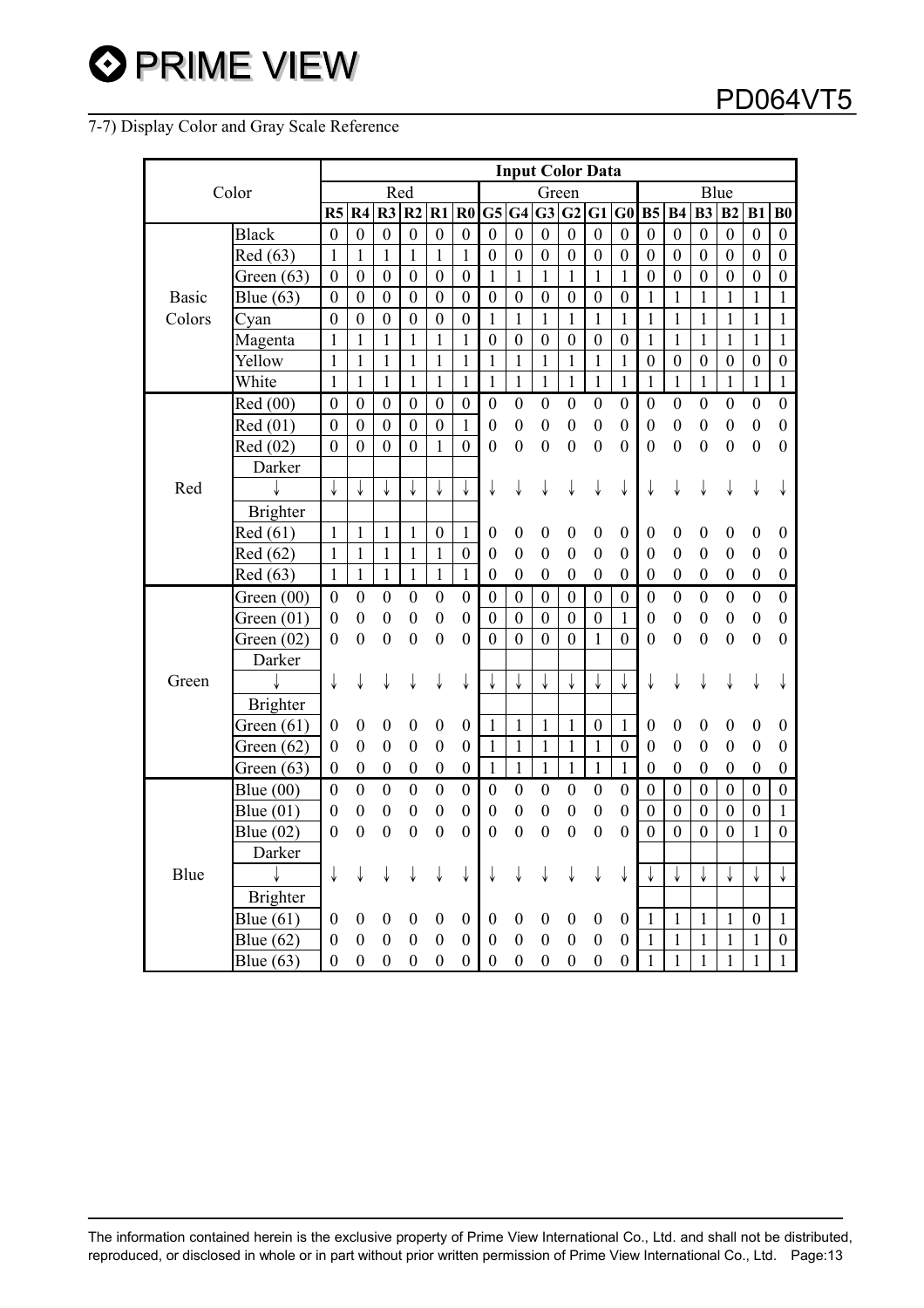7-8) Control Board Dip Switch Format

| <b>Item</b> | <b>Symbol</b>   | <b>Condition</b>          | <b>Remark</b> |
|-------------|-----------------|---------------------------|---------------|
| SW 1-1      |                 | No connection             | Default (OFF) |
| SW 1-2      | HP3             | Horizontal Shift (8 Line) | Default (ON)  |
| SW 1-3      | HP2             | Horizontal Shift (4 Line) | Default (OFF) |
| SW 1-4      | HP1             | Horizontal Shift (2 Line) | Default (OFF) |
| SW 1-5      | HP <sub>0</sub> | Horizontal Shift (1 Line) | Default (ON)  |
| SW 1-6      | VP <sub>2</sub> | Vertical Shift (4 Line)   | Default (OFF) |
| SW 1-7      | VP1             | Vertical Shift (2 Line)   | Default (ON)  |
| SW 1-8      | VP <sub>0</sub> | Vertical Shift (1Line)    | Default (ON)  |

- 1. The default state is base on SYNC. mode (VGA-480)
- 2. Total horizontal shift line are 15 lines (HP0~HP3 on) Total vertical shift line are 7 lines (VP0~VP2 on)

| SW <sub>2</sub> |
|-----------------|
|                 |

| <b>Item</b>        | <b>Symbol</b> | Condition                               | <b>Remark</b> |
|--------------------|---------------|-----------------------------------------|---------------|
| $\mathsf{SW}\,2-1$ | JD            | Vertical Image Shift-direction Select   | Default (ON)  |
| SW 2-2             |               | Horizontal Image Shift-direction Select | Default (ON)  |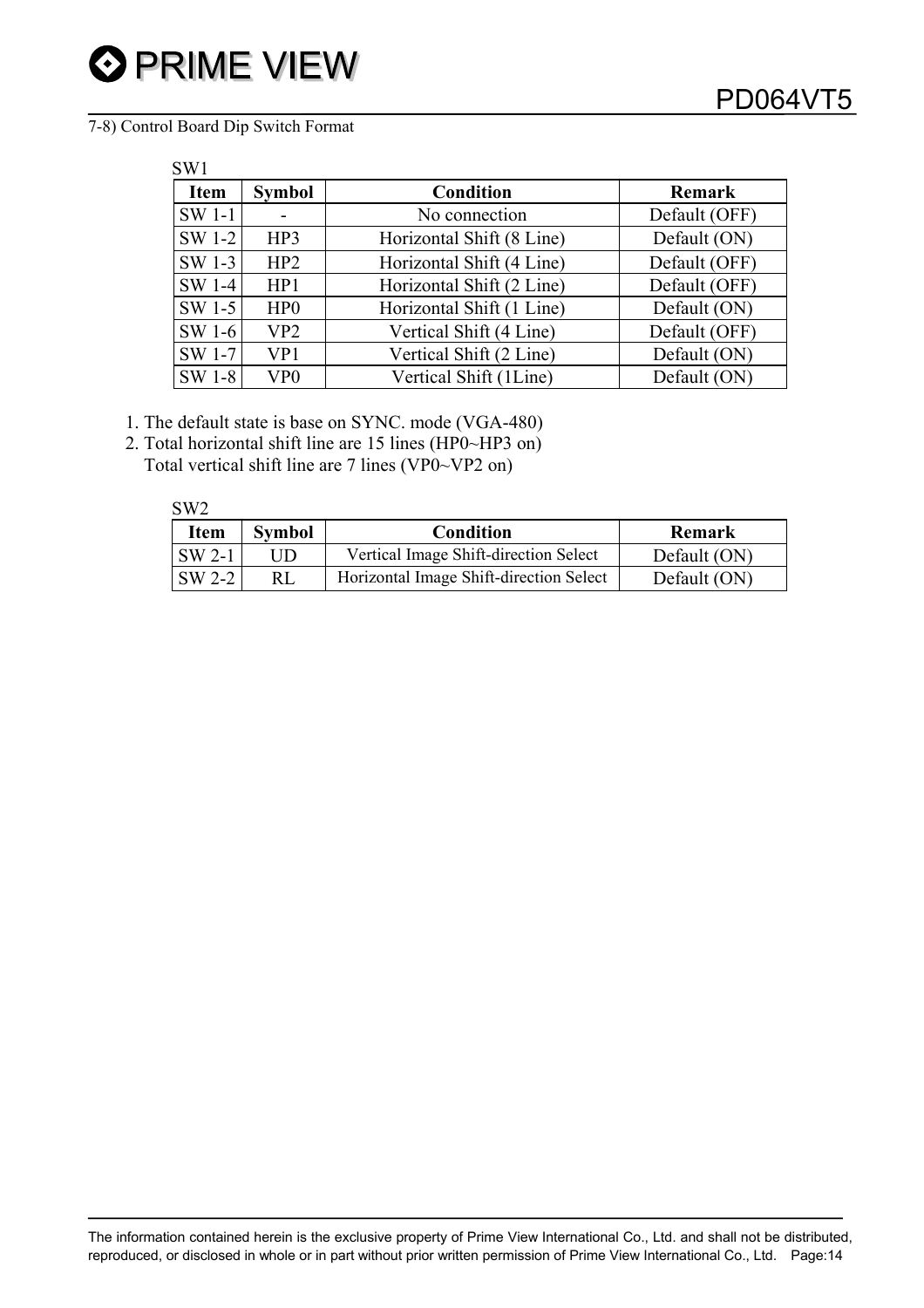## **O** PRIME VIEW

#### 8. Power On Sequence



- 1. The supply voltage for input signals should be same as  $V_{CC}$ .
- 2. When the power is off , please keep whole signals (Hsync, Vsync, CLK, Data) low level or high impedance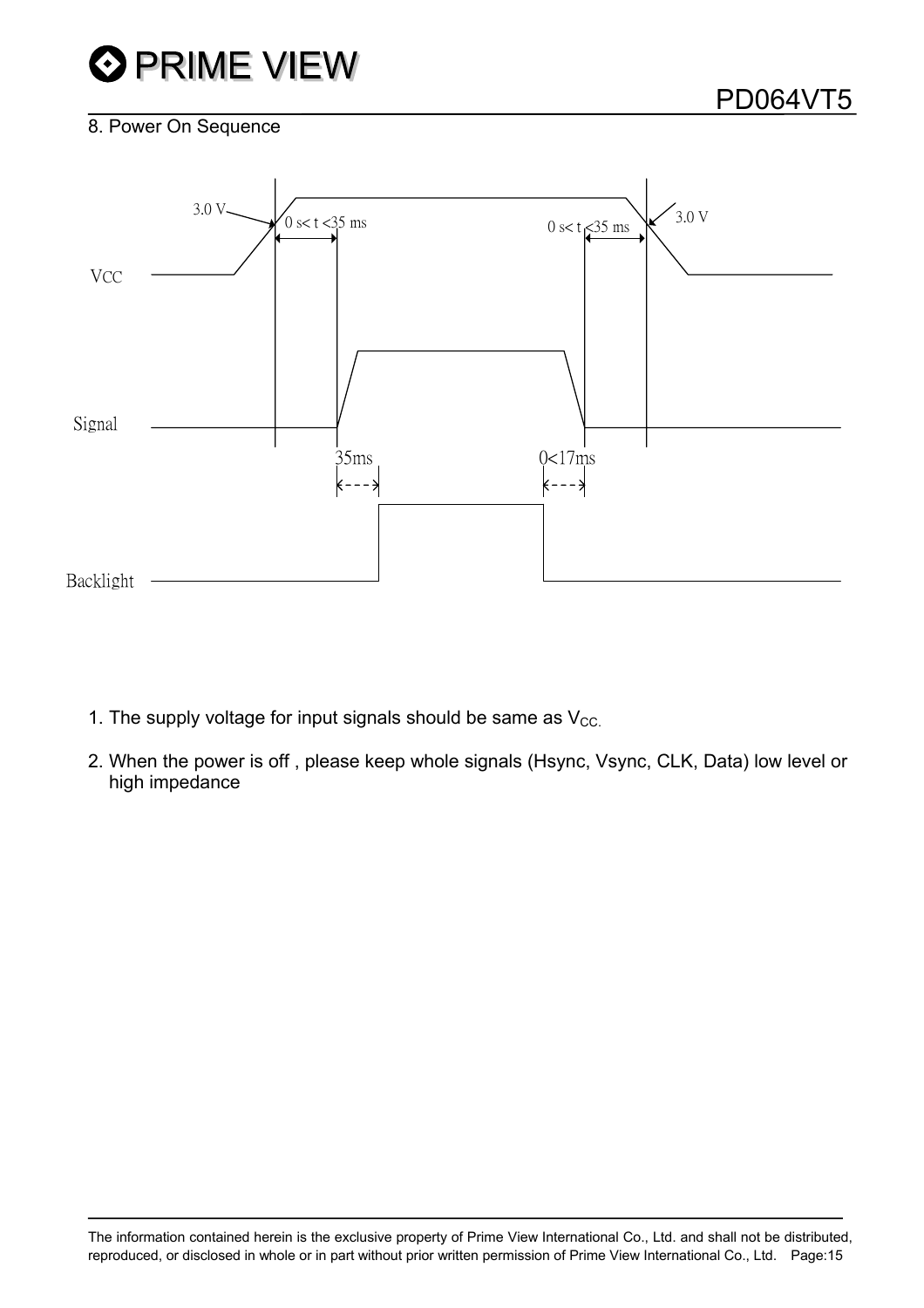### 9. Optical Characteristics

#### 9-1) Specification :

|                    |  |            |                               |                      |       |        |      |                 | $Ta = 25^{\circ}C$ |  |
|--------------------|--|------------|-------------------------------|----------------------|-------|--------|------|-----------------|--------------------|--|
| <b>Parameter</b>   |  |            | <b>Symbol</b>                 | Condition            | MIN.  | TYP.   | MAX. | Unit            | <b>Remarks</b>     |  |
|                    |  | Horizontal | $\theta$ 21, $\theta$ 22      |                      | ±45   | ±50    | ۰    | deg             |                    |  |
| Viewing<br>Angle   |  | Vertical   | $\theta$ 12                   | CR > 10              | 10    | 15     | ۰    | deg             | Note 9-1           |  |
|                    |  |            | $\theta$ 11                   |                      | 30    | 35     | -    | deg             |                    |  |
| Contrast Ratio     |  | CR         | At optimized<br>Viewing angle | 200                  | 400   | ۰      | ۰    | Note 9-2        |                    |  |
|                    |  | Rise       | <b>Tr</b>                     | $\theta = 0^{\circ}$ |       | 15     | 30   | ms              | Note 9-4           |  |
| Response time      |  | Fall       | <b>Tf</b>                     |                      |       | 25     | 50   | ms              |                    |  |
| <b>Brightness</b>  |  |            |                               | $\theta = 0^{\circ}$ | 350   | 400    | -    | $\text{cd/m}^2$ | Note 9-3           |  |
| Uniformity         |  |            | U                             |                      | 75    | 80     | ۰    | $\%$            | Note $9-5$         |  |
| <b>Cross Talk</b>  |  |            |                               | $\theta = 0^{\circ}$ |       |        | 3    | $\%$            | Note $9-6$         |  |
| White Chromaticity |  | X          | $\theta = 0^{\circ}$          | 0.264                | 0.294 | 0.324  | ۰    | Note 9-3        |                    |  |
|                    |  | y          |                               | 0.278                | 0.308 | 0.338  |      |                 |                    |  |
| Lamp Life Time     |  |            |                               |                      | ۰     | 20,000 |      | hr              |                    |  |

Note 9-1 : The definitions of viewing angle diagrams :

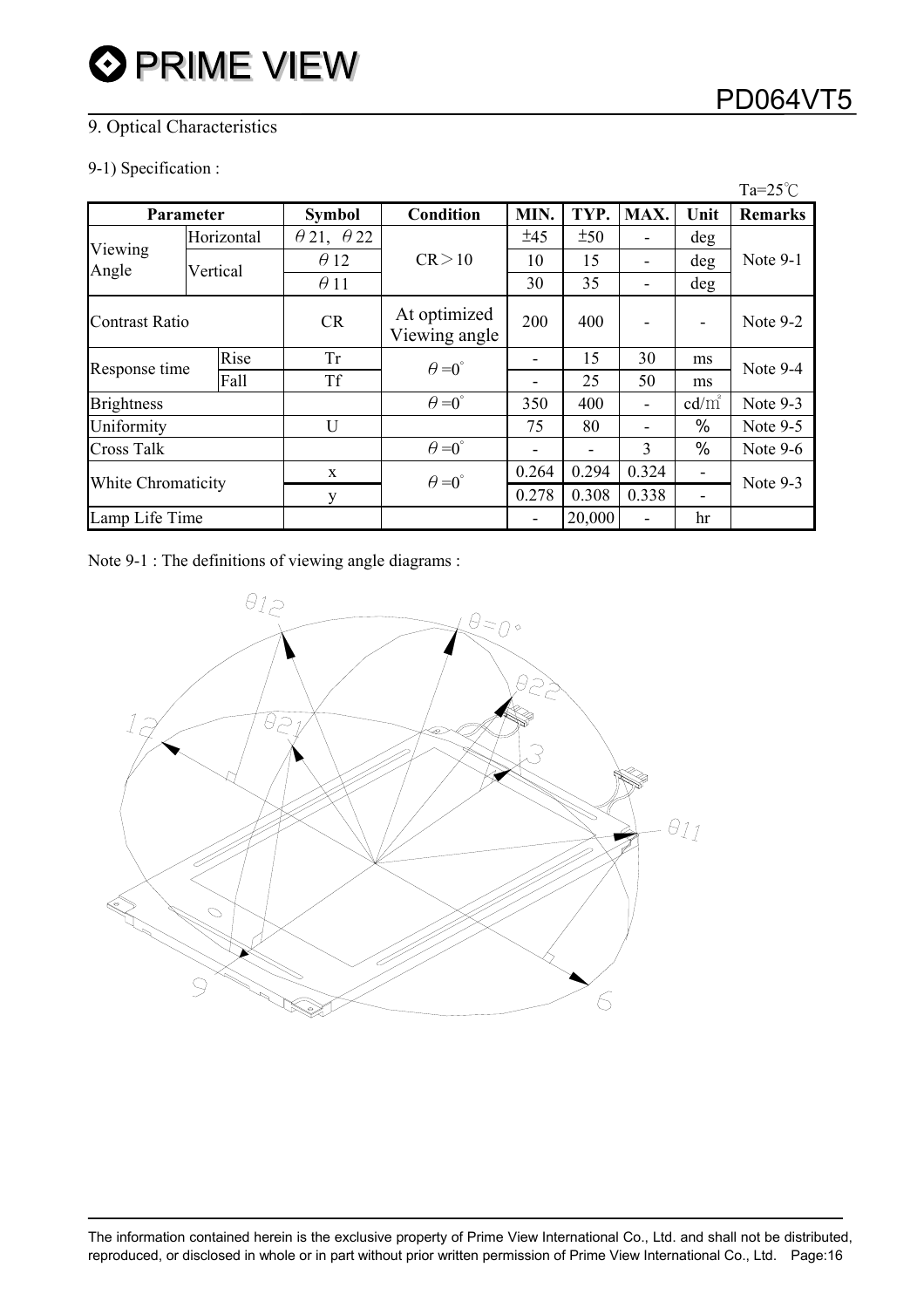

Note 9-2 :  $CR =$  Luminance when LCD is White Contrast Ratio is measured in optimum common electrode voltage.

Note 9-3 : 1. Topcon BM-7 (fast) luminance meter 2°field of view is used in the testing (after 20~30 minutes operation).

- 2.Lamp current : 6 mA
- 3.Inverter model : TDK-347.

Note 9-4 : The definitions of response time

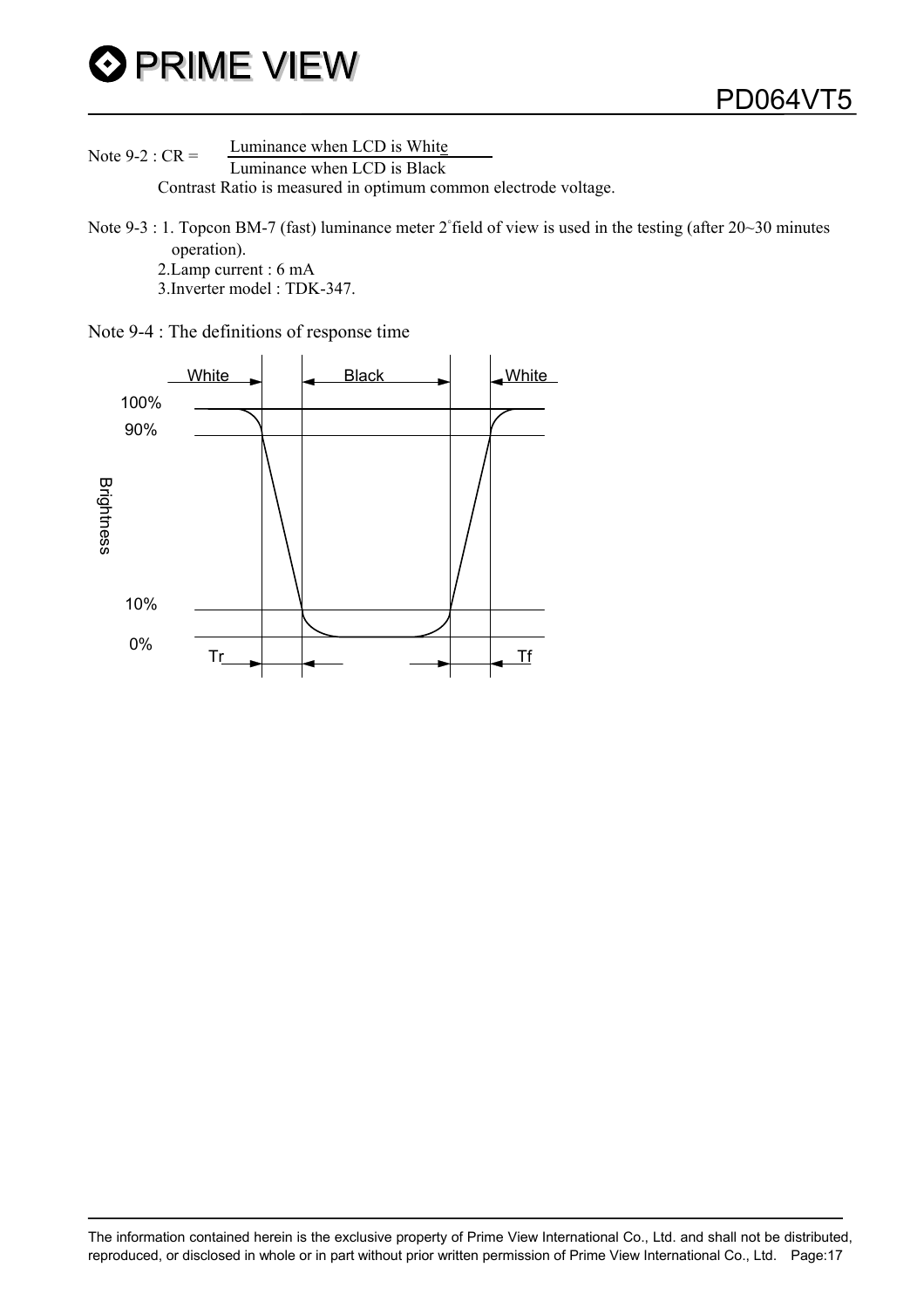## **O PRIME VIEW**

Note 9-5 : The uniformity of LCD is defined as

 $H =$  The Minimum Brightness of the 9 testing Points The Maximum Brightness of the 9 testing Points Luminance meter : BM-5A or BM-7 fast (TOPCON) Measurement distance : 500 mm +/- 50 mm Ambient illumination : < 1 Lux Measuring direction : Perpendicular to the surface of module

The test pattern is white (Gray Level 63).

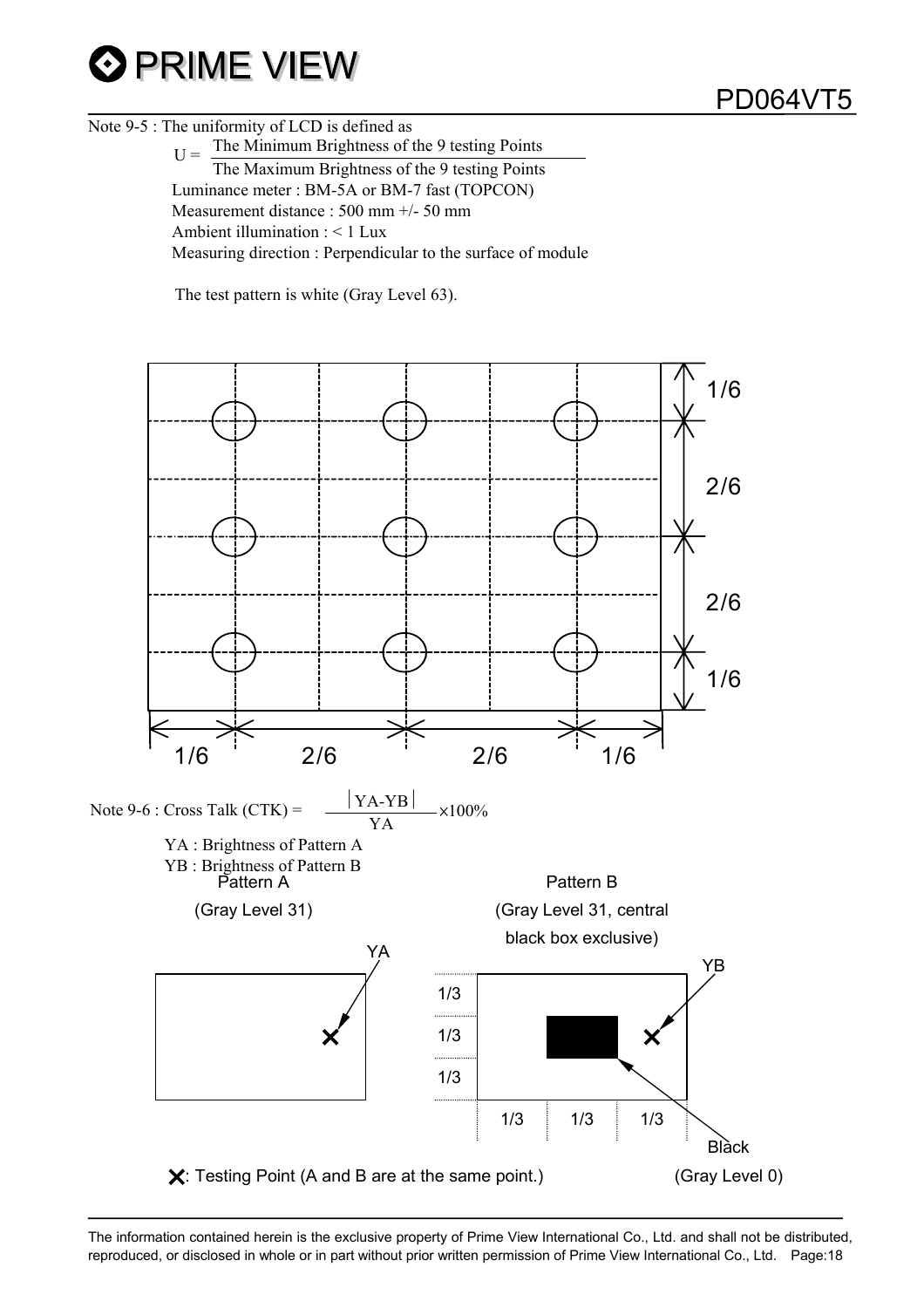- 10. Handling Cautions
	- 10-1) Mounting of module
		- a) Please power off the module when you connect the input/output connector.
		- b) Please connect the ground pattern of the inverter circuit surely. If the connection is not perfect, some following problems may happen possibly.

PD064VT5

- 1.The noise from the backlight unit will increase.
- 2.The output from inverter circuit will be unstable.
- 3.In some cases a part of module will heat.
- c) Polarizer which is made of soft material and susceptible to flaw must be handled carefully.
- d) Protective film (Laminator) is applied on surface to protect it against scratches and dirts. It is recommended to peel off the laminator before use and taking care of static electricity.
- 10-2) Precautions in mounting
	- a) When metal part of the TFT-LCD module (shielding lid and rear case) is soiled, wipe it with soft dry cloth.
	- b) Wipe off water drops or finger grease immediately. Long contact with water may cause discoloration or spots.
	- c) TFT-LCD module uses glass which breaks or cracks easily if dropped or bumped on hard surface. Please handle with care.
	- d) Since CMOS LSI is used in the module. So take care of static electricity and earth yourself when handling.
- 10-3) Adjusting module
	- a) Adjusting volumes on the rear face of the module have been set optimally before shipment.
	- b) Therefore, do not change any adjusted values. If adjusted values are changed, the specifications described may not be satisfied.
- 10-4) Others
	- a) Do not expose the module to direct sunlight or intensive ultraviolet rays for many hours.
	- b) Store the module at a room temperature place.
	- c) The voltage of beginning electric discharge may over the normal voltage because of leakage current from approach conductor by to draw lump read lead line around.
	- d) If LCD panel breaks, it is possibly that the liquid crystal escapes from the panel. Avoid putting it into eyes or mouth. When liquid crystal sticks on hands, clothes or feet. Wash it out immediately with soap.
	- e) Observe all other precautionary requirements in handling general electronic components.
	- f) Please adjust the voltage of common electrode as material of attachment by 1 module.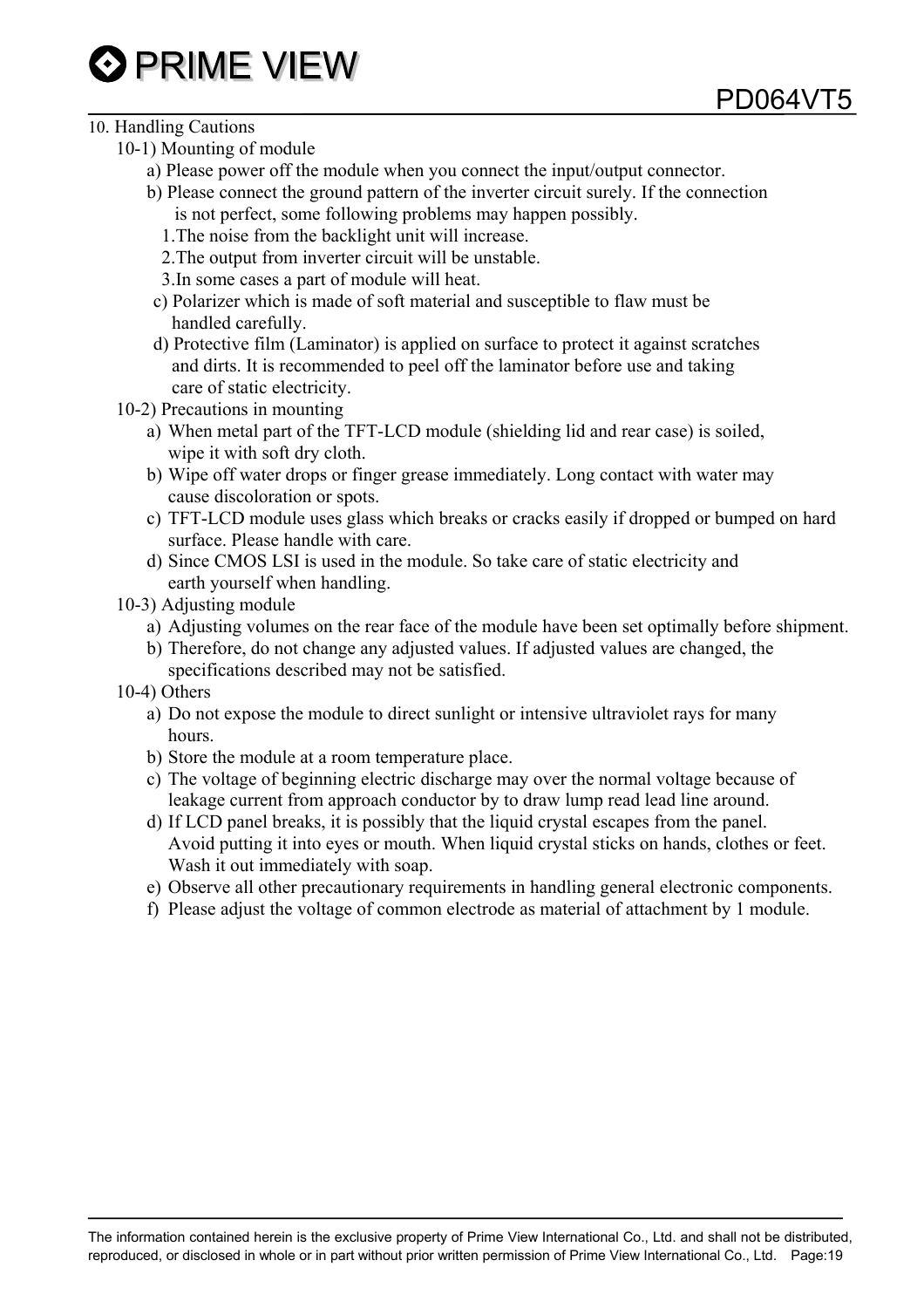#### 11. Reliability Test

| N <sub>o</sub> | Test<br>Item                                              | Test Condition                                                                                                                                                            |
|----------------|-----------------------------------------------------------|---------------------------------------------------------------------------------------------------------------------------------------------------------------------------|
| 1              | Low Temperature Storage Test                              | Ta = -30 °C, 240 hrs                                                                                                                                                      |
| $\overline{2}$ | <b>High Temperature Operation Test</b>                    | Ta = +70 °C, 240 hrs                                                                                                                                                      |
| 3              | Low Temperature Operation Test                            | Ta = -20 °C, 240 hrs                                                                                                                                                      |
| $\overline{4}$ | High Temperature & High Humidity<br><b>Operation Test</b> | Ta = +60 °C, 90%RH, 240 hrs                                                                                                                                               |
| 5              | Thermal Cycling Test                                      | $-25^{\circ}$ C $\rightarrow +70^{\circ}$ C, 200 Cycles                                                                                                                   |
|                | (non-operating)                                           | $30 \text{ min}$<br>$30 \text{ min}$                                                                                                                                      |
| 6              | <b>Vibration Test</b><br>(non-operating)                  | Frequency: $10 \sim 57 \text{ H}_z$ /Vibration Width: 0.075mm<br>58-500 H// Gravity :9.8m/s<br>Sweep time: 11 minutes<br>Test period: 3 hrs for each direction of X, Y, Z |
|                | <b>Shock Test</b><br>(non-operating)                      | Gravity: 490m/s<br>Direction: $\pm X$ , $\pm Y$ , $\pm Z$<br>Pulse Width: 11ms, half sine wave                                                                            |
| 8              | Electrostatic Discharge Test<br>(non-operating)           | 150pF, 330 $\Omega_2$<br>Air: $\pm$ 15KV; Contact: $\pm$ 8KV<br>10 times/point, 9 points/panel face                                                                       |

Ta: ambient temperature

[Judgement Criteria]

 Under the display quality test conditions with normal operation state , there should be no change which may affect practical display function.

12. Indication of Lot Number Label

a) Indicated contents of the label



 **Module number** 

Contents of lot number : 1st~3rd—The OEM product

5th—Production year : 1999 $\Rightarrow$ 9, 2000 $\Rightarrow$ A, 2001 $\Rightarrow$ B……..

6th—Production month : 1, 2, 3,….9, A, B, C

7th~8th—Production size :  $6.4$ " $\Rightarrow$  64

9th~10th—Serial numbers : 01~99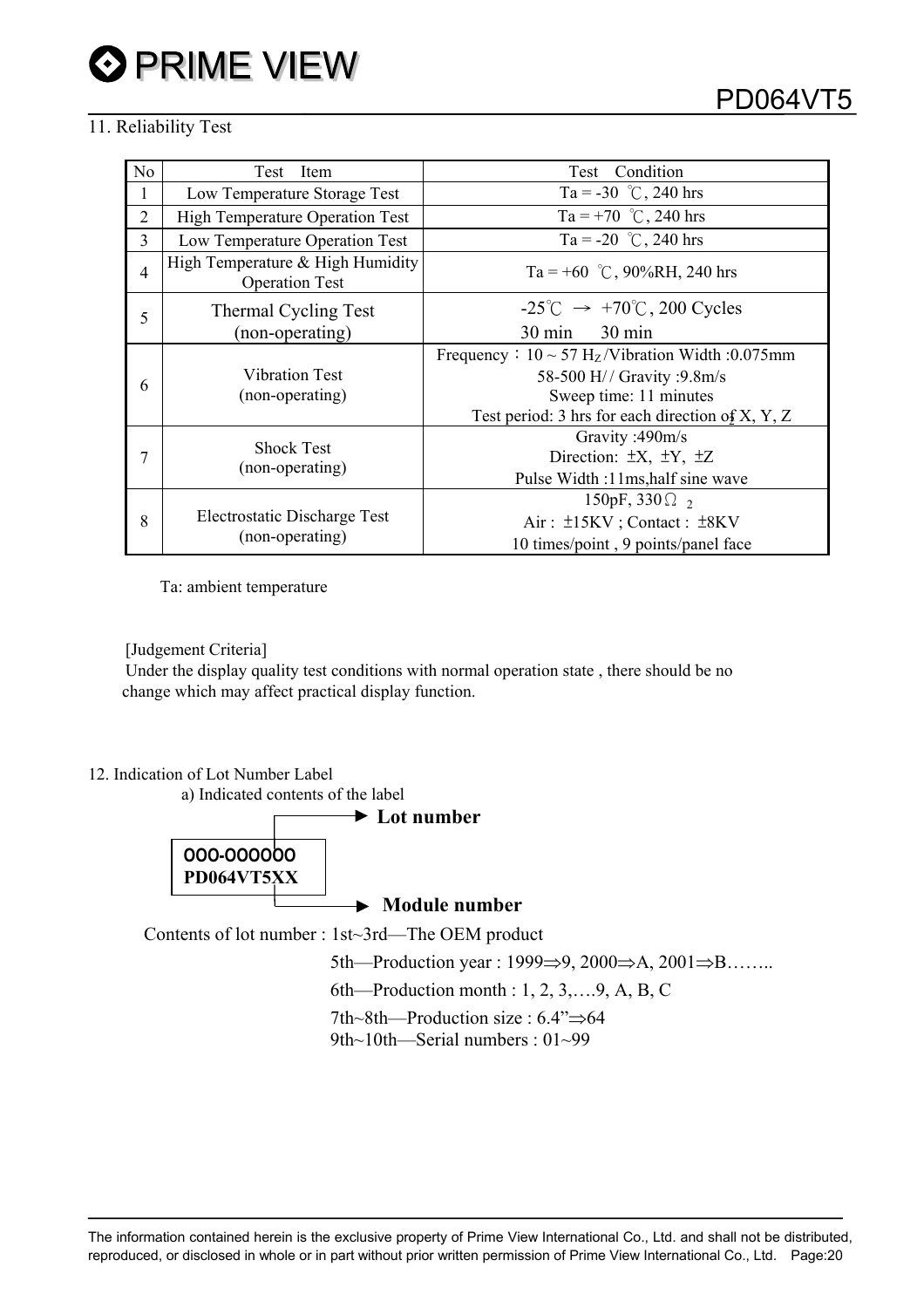# **OPRIME VIEW**

PD064VT5

#### 13. Block Diagram

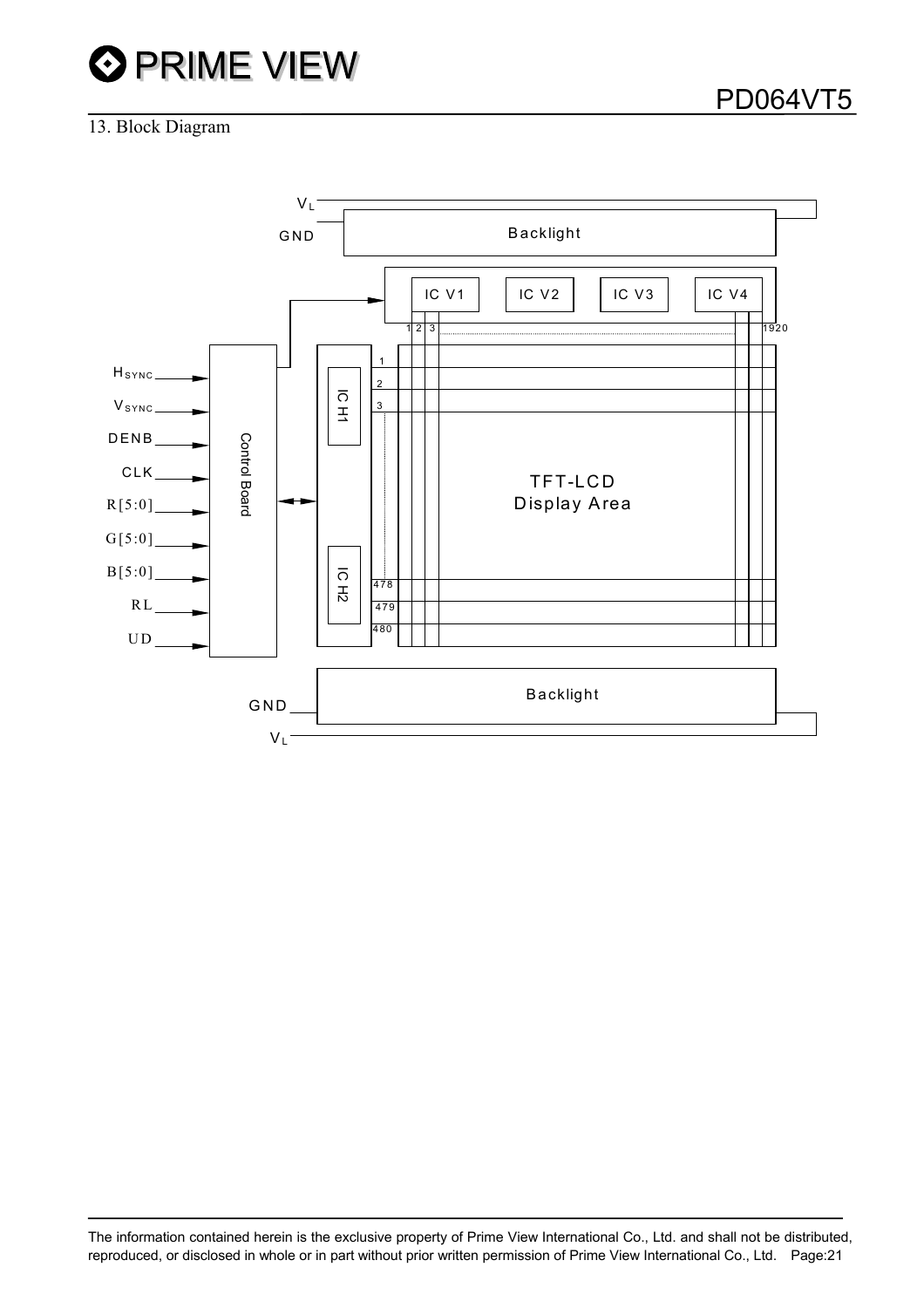

#### 14. Packing

## PD064VT5

|                |                                                | ZONE         | REV.           | DOCUUMENT NO.                                                                   | DESCRIPTION                        | <b>DATE</b> | REV.BY                                                  |
|----------------|------------------------------------------------|--------------|----------------|---------------------------------------------------------------------------------|------------------------------------|-------------|---------------------------------------------------------|
| B              | <b>03010A</b><br><b>03010A</b><br>so           |              |                |                                                                                 | $\left[2\right]$<br>3)             |             |                                                         |
|                |                                                |              | NOTE:          | 1.Q'TY: 20 pcs panel/carton.<br>2.Dimension: 530*295*230mm<br>3. Weight: 9.1 Kg |                                    | -Tape       |                                                         |
|                |                                                |              |                |                                                                                 |                                    |             |                                                         |
|                |                                                |              | 4              | $50 - 0100111$ CARTON                                                           |                                    |             |                                                         |
|                |                                                |              |                |                                                                                 | 3 50-0500131 防静電氣泡袋 Pink           |             | 20 抗靜電                                                  |
|                |                                                |              | $\overline{2}$ | 1 50-0301041 瓦楞隔板緩衝材                                                            | 6.4" VGA Module                    |             | 20 加下鐵蓋<br>上蓋+ 底座                                       |
|                |                                                | Ð            |                | <b>ITEM PART NO.</b>                                                            | <b>DESCRIPTION</b>                 |             | QTY REMARK                                              |
| MTL.SPEC.      | UNSPECIFIED TOL'S                              | REMARK       |                |                                                                                 |                                    |             |                                                         |
|                | ANGLE                                          |              |                |                                                                                 | 元太科技工業股份有限公司                       |             |                                                         |
|                | ROUGHNESS                                      |              |                |                                                                                 | Prime View International Co., Ltd. |             |                                                         |
| APPROVE        | $\operatorname{\mathsf{SCALE}}$<br><b>UNIT</b> | <b>SHEET</b> | DWG.TITLE      |                                                                                 |                                    |             |                                                         |
| CHECK          | $\bullet$<br>$\sim$ $\bullet$                  | $1$ or $1$   |                |                                                                                 | 6.4"VGA Module Packing Draw        |             |                                                         |
|                | MTL.NO.                                        |              |                | DWG FILE:                                                                       |                                    |             | REV.                                                    |
| DRAWN<br>Jimmy | 04.10.12                                       |              |                |                                                                                 |                                    |             | $\mathop{\mathrm{A}}_{\mathrm{size}}$<br>O <sub>1</sub> |